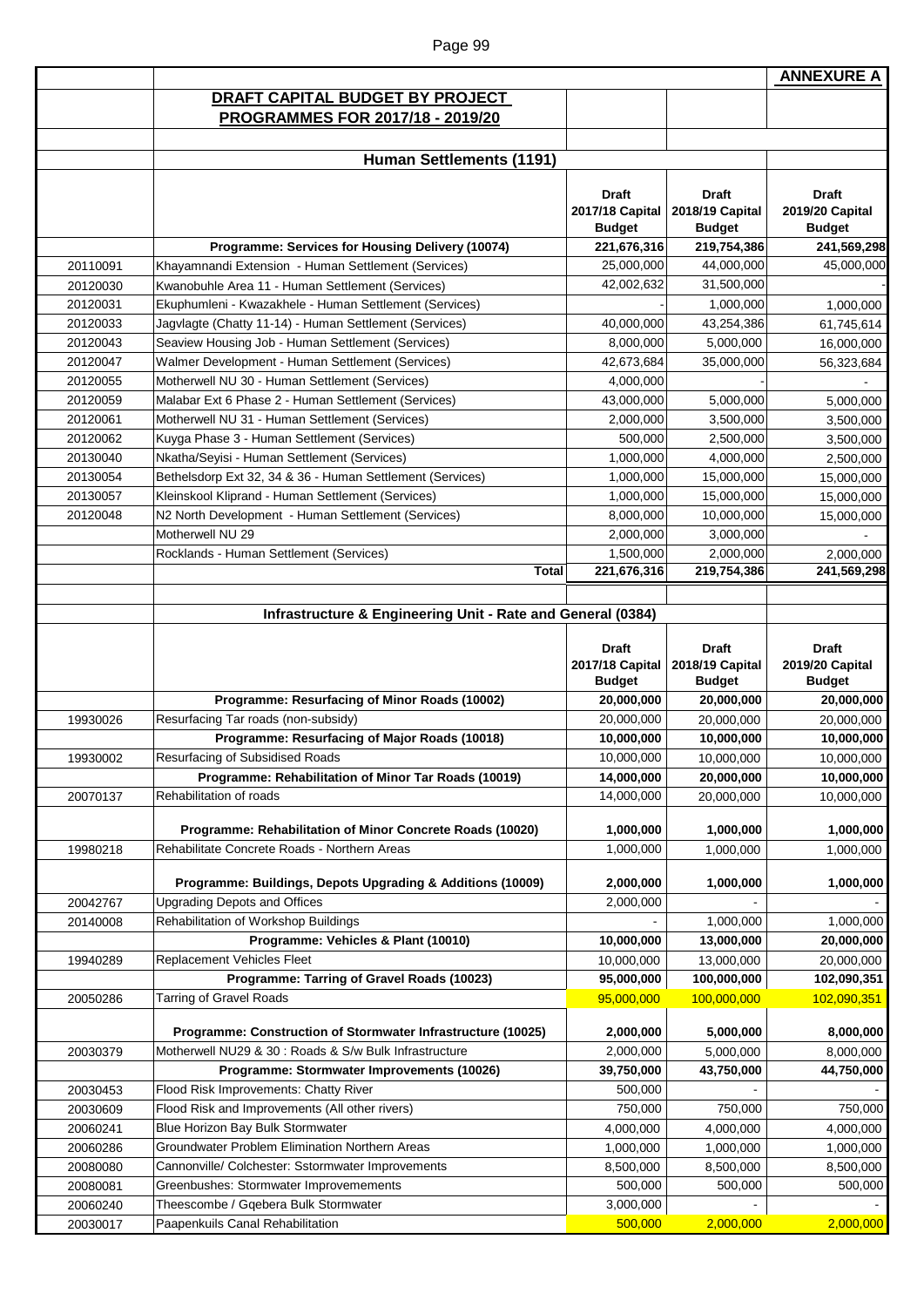| 20060237 | Bulk<br>-<br>Stormwate<br><b>A</b><br>лае                  | 3.000.000 | .      |
|----------|------------------------------------------------------------|-----------|--------|
| 20090038 | <br>⌒<br>Ikamvelihle<br>∵Improvements:<br>mwate:<br>− stor | .000      | $\sim$ |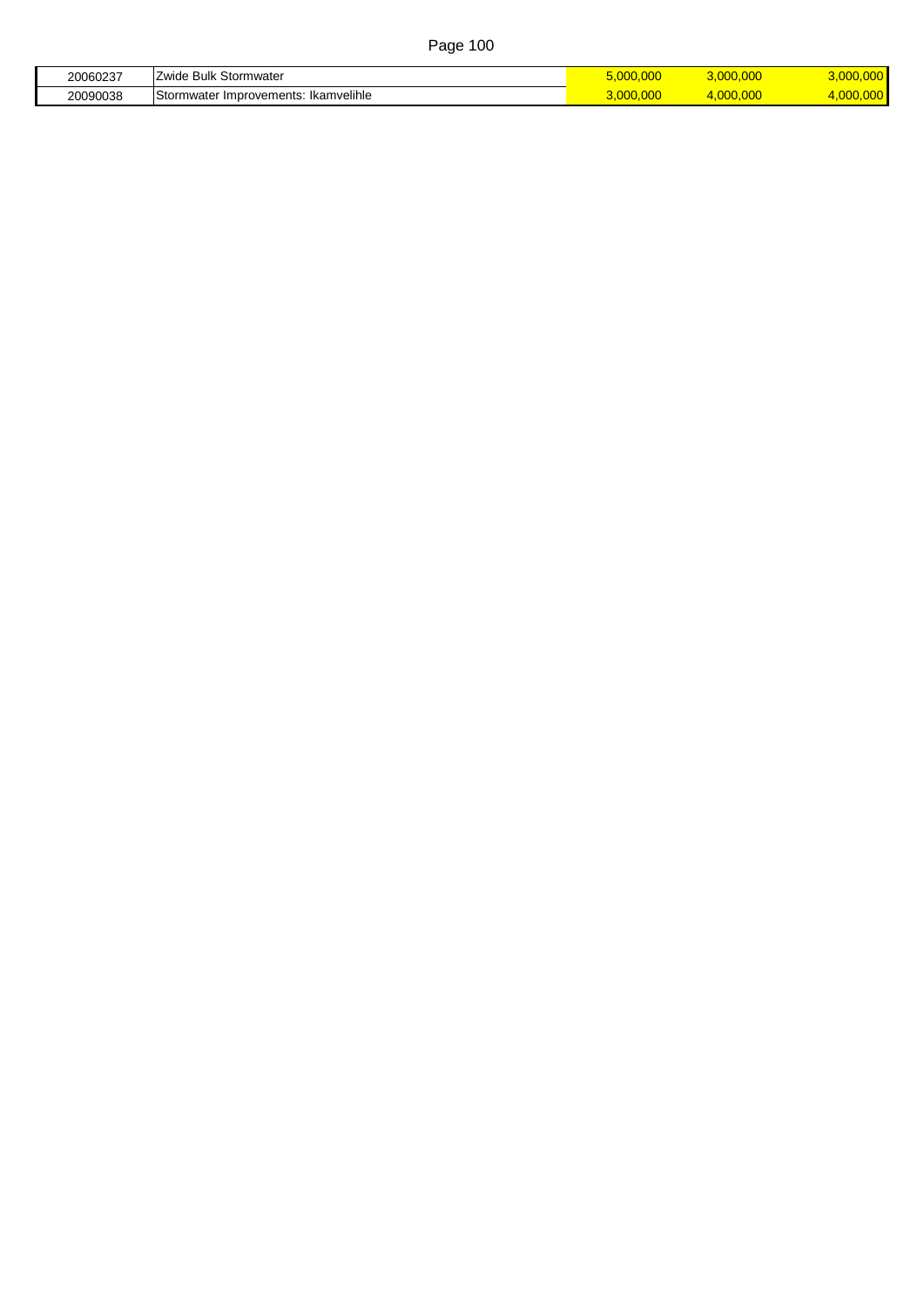| 20080079   | Wells Estate: Stormwater Improvements               | $\overline{\phantom{a}}$ | 1,000,000 | 1,000,000 |
|------------|-----------------------------------------------------|--------------------------|-----------|-----------|
| 20030475   | New Brighton/Kwazakhele: Bulk Stormwater            | 2,500,000                | 3,500,000 | 3,500,000 |
| 20020149   | Stormwater Improvements                             | 3,000,000                | 2,000,000 | 3,000,000 |
| 20080078   | Chatty: Stormwater Improvement                      |                          | 5,000,000 | 5,000,000 |
| 20140009   | <b>Rehabilitation of Stormwater Ponds</b>           | 3,000,000                | 3,000,000 | 3,000,000 |
| <b>NEW</b> | Motherwell Canal Pedestrian crossings               | 1,500,000                | 1,500,000 | 1,500,000 |
| <b>NEW</b> | Reconstruction of stormwater system - Uitenhage     | 2,000,000                | 3,000,000 | 3,000,000 |
| 19940233   | Motherwelll Canal Wetlands                          | 1,000,000                | 1,000,000 | 1,000,000 |
|            | Programme: Traffic and Signage Improvements (10031) | 19,350,000               | 8,850,000 | 8,850,000 |
| 20070132   | New Traffc Signals                                  | 1,500,000                | 2,000,000 | 2,000,000 |
| 20010023   | Glen Hurd Drive Upgrading                           | 12,500,000               |           |           |
| 19940195   | <b>TM24 Guidance Signs</b>                          | 350,000                  | 350,000   | 350,000   |
| 20060019   | <b>Public Transport Facilities</b>                  | 2,500,000                | 3,000,000 | 3,000,000 |
| 19940376   | Traffic Control Equipment (Subsidy)                 | 1,500,000                | 1,500,000 | 1,500,000 |
| 19980220   | <b>Traffic Calming Measures</b>                     | 1,000,000                | 2,000,000 | 2,000,000 |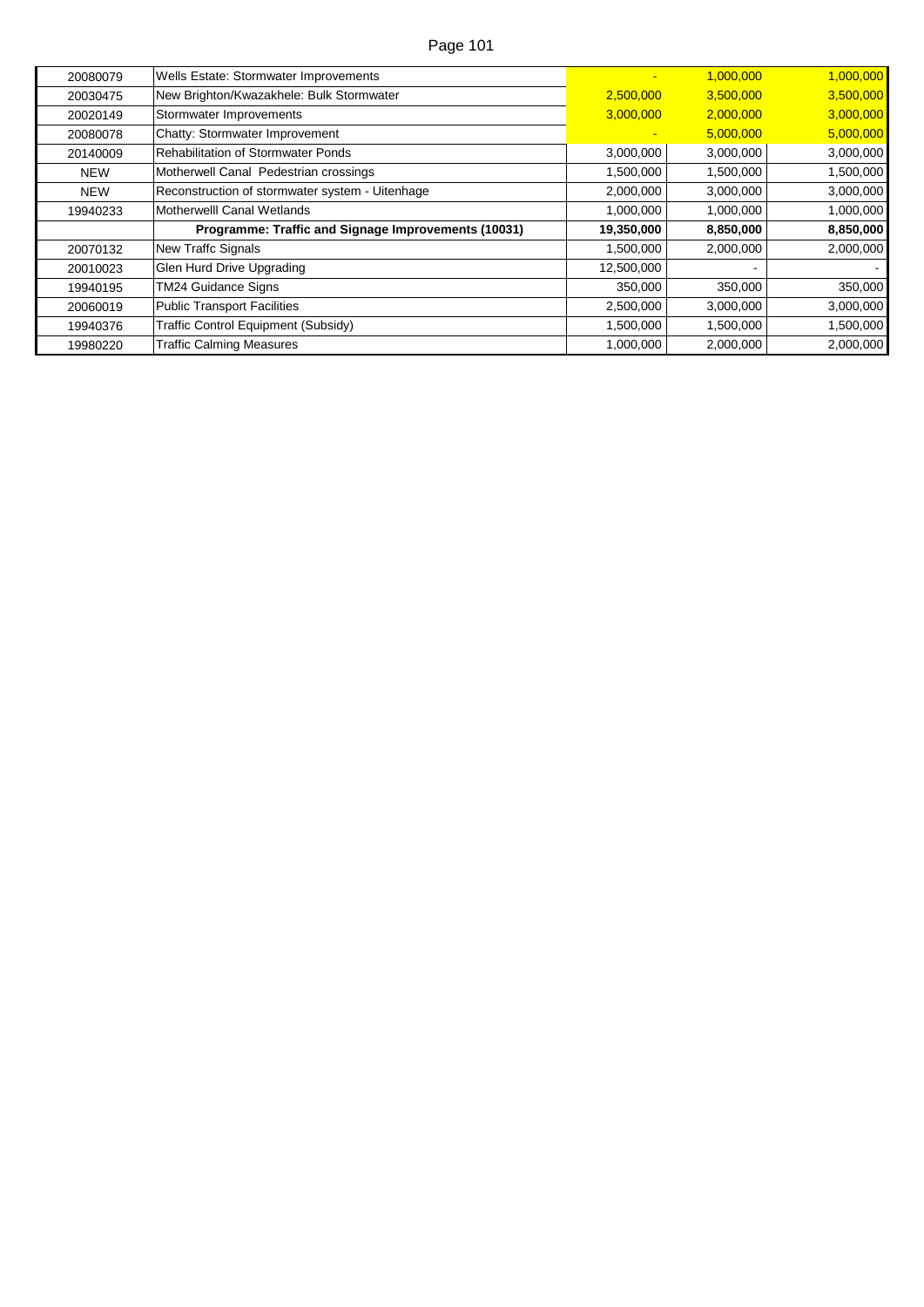|                      | Programme: Construction of Major Roads (10027)                                | 18,000,000           | 39,000,000      | 39,000,000                                                  |
|----------------------|-------------------------------------------------------------------------------|----------------------|-----------------|-------------------------------------------------------------|
| 20070235             | Planning and Design of Main Roads                                             | 1,000,000            | 1,000,000       | 1,000,000                                                   |
|                      | John Tallant Link Road                                                        |                      |                 |                                                             |
| <b>NEW</b>           |                                                                               |                      | 8,000,000       | 8,000,000                                                   |
| 20140010             | <b>Construction of Bloemendal Arterial</b>                                    | 15,000,000           | 10,000,000      | 10,000,000                                                  |
| <b>NEW</b>           | <b>Stanford Road Extension</b>                                                | 2,000,000            | 20,000,000      | 20,000,000                                                  |
|                      | Programme: Rehabilitation of Major Roads (10028)                              | 2,000,000            | 4,000,000       | 10,000,000                                                  |
| 19980319             | Upgrade Main Road through Swartkops                                           | 2,000,000            | 3,000,000       | 5,000,000                                                   |
| 19990144             | Rehabilitation of William Moffett Expressway                                  |                      | 1,000,000       | 5,000,000                                                   |
|                      | Programme: Improvements to Minor Roads (10022)                                | 8,657,895            | 23,043,860      | 25,543,860                                                  |
|                      |                                                                               |                      |                 |                                                             |
| 20043187             | Provision of Rudimentary Services - Roads and Stormwater                      | 1,500,000            | 1,500,000       | 1,500,000                                                   |
| 19990168             | Njoli Square Redevelopment                                                    | 5,657,895            | 17,543,860      | 17,543,860                                                  |
| 19930030             | Rehabilitation of Verges and Sidewalks -Northern Areas                        | 1,500,000            | 1,500,000       | 1,500,000                                                   |
| 20162188             | Wells Estate - Access Road                                                    |                      | 2,500,000       | 5,000,000                                                   |
|                      | Programme: Improvements to Major Roads (10029)                                | 17,000,000           | 17,000,000      | 12,000,000                                                  |
| 19980253             | Minor Intersection Improvements                                               | 2,000,000            | 2,000,000       | 2,000,000                                                   |
|                      | Access Road to Chatty Developments                                            | 5,000,000            | 5,000,000       |                                                             |
| 20060251             |                                                                               |                      |                 |                                                             |
|                      | Road Upgrades to increase Capacity (ie Circular Drive, Algoa Road, Etc)       | 10,000,000           | 10,000,000      | 10,000,000                                                  |
| <b>NEW</b>           |                                                                               |                      |                 |                                                             |
|                      | Programme: Management Systems (10024)                                         | 1,000,000            |                 |                                                             |
| 20070102             | Fleet Management System                                                       | 1,000,000            |                 |                                                             |
|                      | Programme: Rehabilitation of Bridge Structures (10030)                        | 1,000,000            | 3,500,000       | 16,000,000                                                  |
| 20070246             | Rehabilitation of Bridge Structures                                           |                      |                 | 10,000,000                                                  |
| 20162191             | Construction of Joe Slovo Bridge - Ward 41                                    |                      | 2,500,000       | 5,000,000                                                   |
| 20090079             | <b>Construction of Footbridges</b>                                            | 1,000,000            | 1,000,000       | 1,000,000                                                   |
|                      |                                                                               |                      |                 |                                                             |
|                      | Programme: Non-Motorised Transport Facilities (10032)                         | 9,300,000            | 10,300,000      | 10,300,000                                                  |
| 20050042             | Facilities for the Disabled                                                   | 300,000              | 300,000         | 300,000                                                     |
| 20060020             | <b>Provision of Sidewalks</b>                                                 | 9,000,000            | 10,000,000      | 10,000,000                                                  |
|                      | Programme: Specialised Equipment (10081)                                      | 2,300,000            | 2,800,000       | 3,860,000                                                   |
| 20070201             | Laboratory equipment - Scientific Services                                    | 1,800,000            | 2,800,000       | 3,860,000                                                   |
| 20100084             | Fleet Management - Workshop Equipment                                         | 500,000              |                 |                                                             |
|                      |                                                                               |                      |                 |                                                             |
|                      | Programme: 2010 World Cup Work Packages (10034)                               | 168,242,175          | 104,986,775     | 109,667,963                                                 |
|                      |                                                                               |                      |                 |                                                             |
| 20070244             | IPTS - Work Package: Bus Rapid Transit                                        | 168,242,175          | 104,986,775     | 109,667,963                                                 |
|                      | <b>Total</b>                                                                  | 440,600,070          | 427,230,635     |                                                             |
|                      |                                                                               |                      |                 | 452,062,174                                                 |
|                      |                                                                               |                      |                 |                                                             |
|                      | Sanitation - Metro (1411)                                                     |                      |                 |                                                             |
|                      |                                                                               | <b>Draft</b>         | <b>Draft</b>    | <b>Draft</b>                                                |
|                      |                                                                               |                      |                 |                                                             |
|                      |                                                                               | 2017/18 Capital      | 2018/19 Capital | 2019/20 Capital<br><b>Budget</b>                            |
|                      |                                                                               | <b>Budget</b>        | <b>Budget</b>   |                                                             |
|                      |                                                                               |                      |                 |                                                             |
|                      |                                                                               |                      | 3,000,000       | 1,000,000                                                   |
|                      | Programme: Buildings, Depots Upgrading & Additions (10009)                    |                      |                 |                                                             |
| 20042918             | Office Accommodation: Sanitation                                              |                      | 3,000,000       | 1,000,000                                                   |
|                      | Programme: Bucket Eradication (10043)                                         | 40,000,000           | 12,000,000      | 11,800,000                                                  |
| 20050247             | <b>Rudimentary Services: Sanitation</b>                                       |                      | 2,000,000       | 1,800,000                                                   |
| 20050248             | <b>Bucket Eradication Programme</b>                                           | 40,000,000           | 10,000,000      | 10,000,000                                                  |
|                      | Programme: Reticulation Sewers - Rehabiliation & Refurbishment                |                      |                 |                                                             |
|                      | (10044)                                                                       | 11,400,000           | 15,000,000      | 15,000,000                                                  |
|                      |                                                                               |                      |                 |                                                             |
| 20030672             | Sewers: Maintenance Backlog                                                   | 3,400,000            | 5,000,000       | 5,000,000                                                   |
| 19930112             | Sewer Replacement and Relining                                                | 8,000,000            | 10,000,000      | 10,000,000                                                  |
|                      | Programme: Reticulation Sewers - New, Augmentation & Upgrade                  |                      |                 |                                                             |
|                      | (10045)                                                                       | 11,000,000           | 10,900,000      | 10,900,000                                                  |
| 19940098             | Improvements to Sewerage System                                               | 10,000,000           | 10,000,000      |                                                             |
| 20080138             | Kwanobuhle: Upgrade of sewer reticulation                                     | 400,000              | 500,000         |                                                             |
| 20080136             | <b>TEI: Sampling Stations</b>                                                 | 600,000              | 400,000         | 400,000                                                     |
|                      |                                                                               |                      |                 |                                                             |
|                      | Programme: Bulk Sewers - Rehabiliation & Refurbishment (10046)                | 26,000,000           | 16,500,000      | 11,000,000                                                  |
| 20070143             | Rehabilitation of Kwazakhele Collector Sewer                                  | 4,000,000            | 6,500,000       | 10,000,000                                                  |
| 20030034             | Markman - Replace 600mm Sewer                                                 | 22,000,000           | 10,000,000      | 1,000,000                                                   |
|                      |                                                                               |                      |                 |                                                             |
|                      | Programme: Bulk Sewers - New, Augmentation & Upgrade (10047)                  | 80,164,035           | 94,100,526      | 106,060,526                                                 |
|                      |                                                                               |                      |                 |                                                             |
| 20060106             | Motherwell North Bulk Sewerage                                                | 3,000,000            | 3,000,000       |                                                             |
| 19980348<br>20030030 | Paapenkuils Main Sewers Augmentation<br>Lorraine - Bulk Sewerage Augmentation | 564,035<br>1,000,000 | 20,000,000      | 10,000,000<br>500,000<br>3,000,000<br>460,526<br>20,000,000 |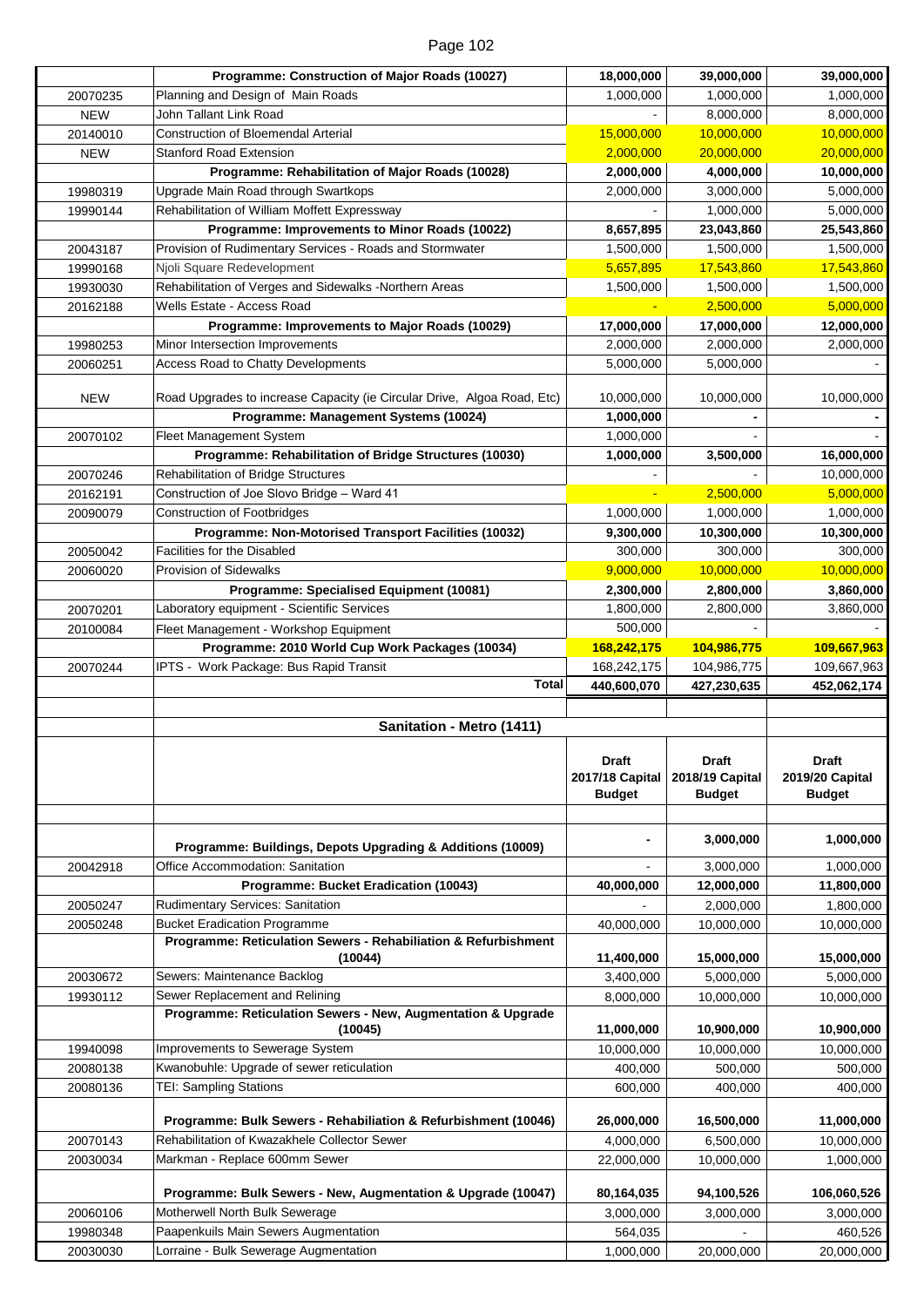|  | 20060102<br>ے∪ال' | 'WWTW<br>∴hester<br>Infrastructure<br><b>COICF</b><br>:awaranc<br>чы<br>،ست<br>$\mathbf x$<br>.<br>. . | റററ<br>500<br> | $F^{\alpha}$<br>00.526 | ററ |
|--|-------------------|--------------------------------------------------------------------------------------------------------|----------------|------------------------|----|
|--|-------------------|--------------------------------------------------------------------------------------------------------|----------------|------------------------|----|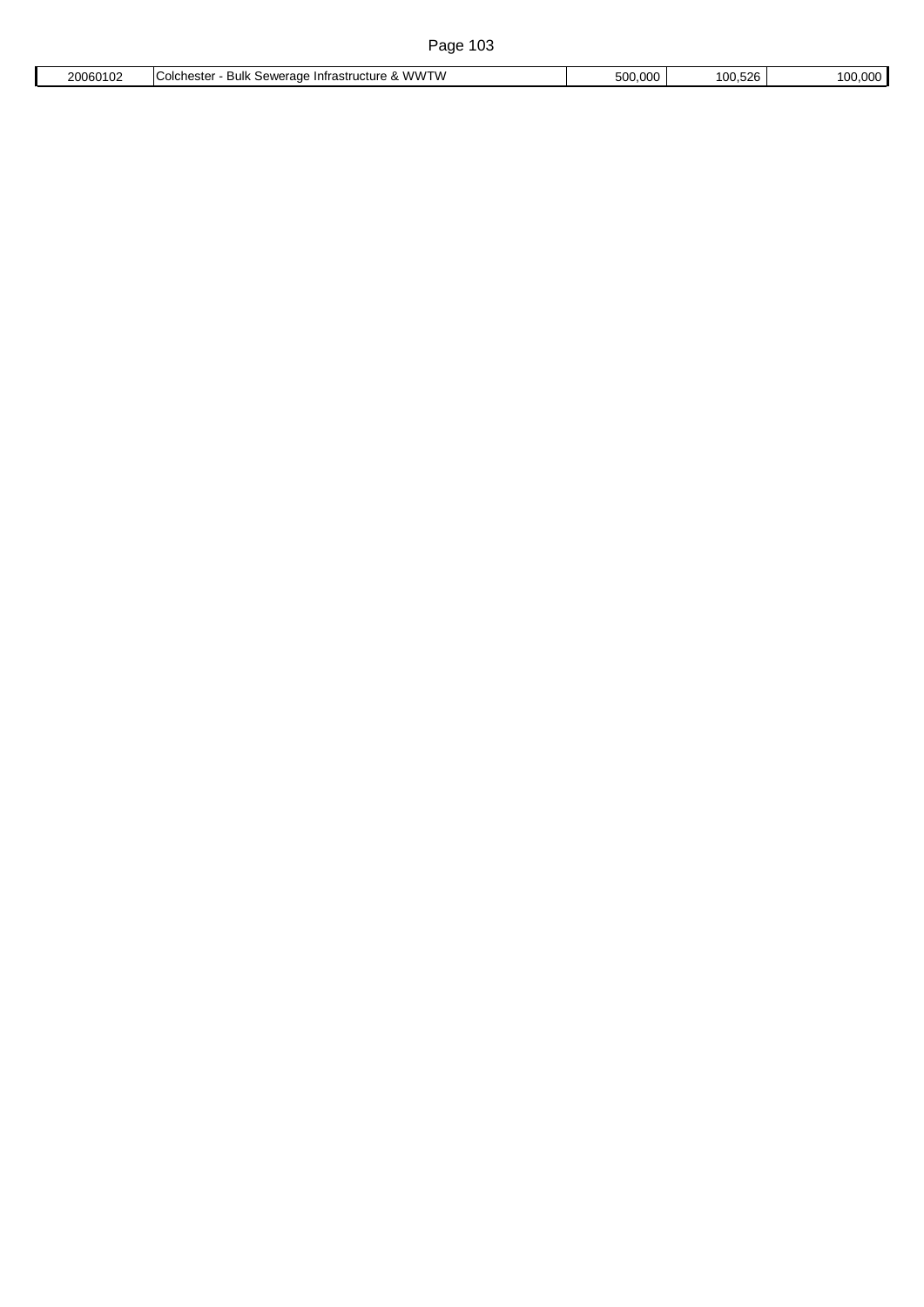| 20050105 | <b>SAWAR</b><br>√ work∙<br>۱۸۱۵<br>$\sim$<br>.otection<br>collector<br>--<br>OCWCL<br>- 353455 | 1.000.006 | - - -<br>000 | $-00$<br>$\sim$ $\sim$<br>וו ור:<br>. |
|----------|------------------------------------------------------------------------------------------------|-----------|--------------|---------------------------------------|
|          |                                                                                                |           |              |                                       |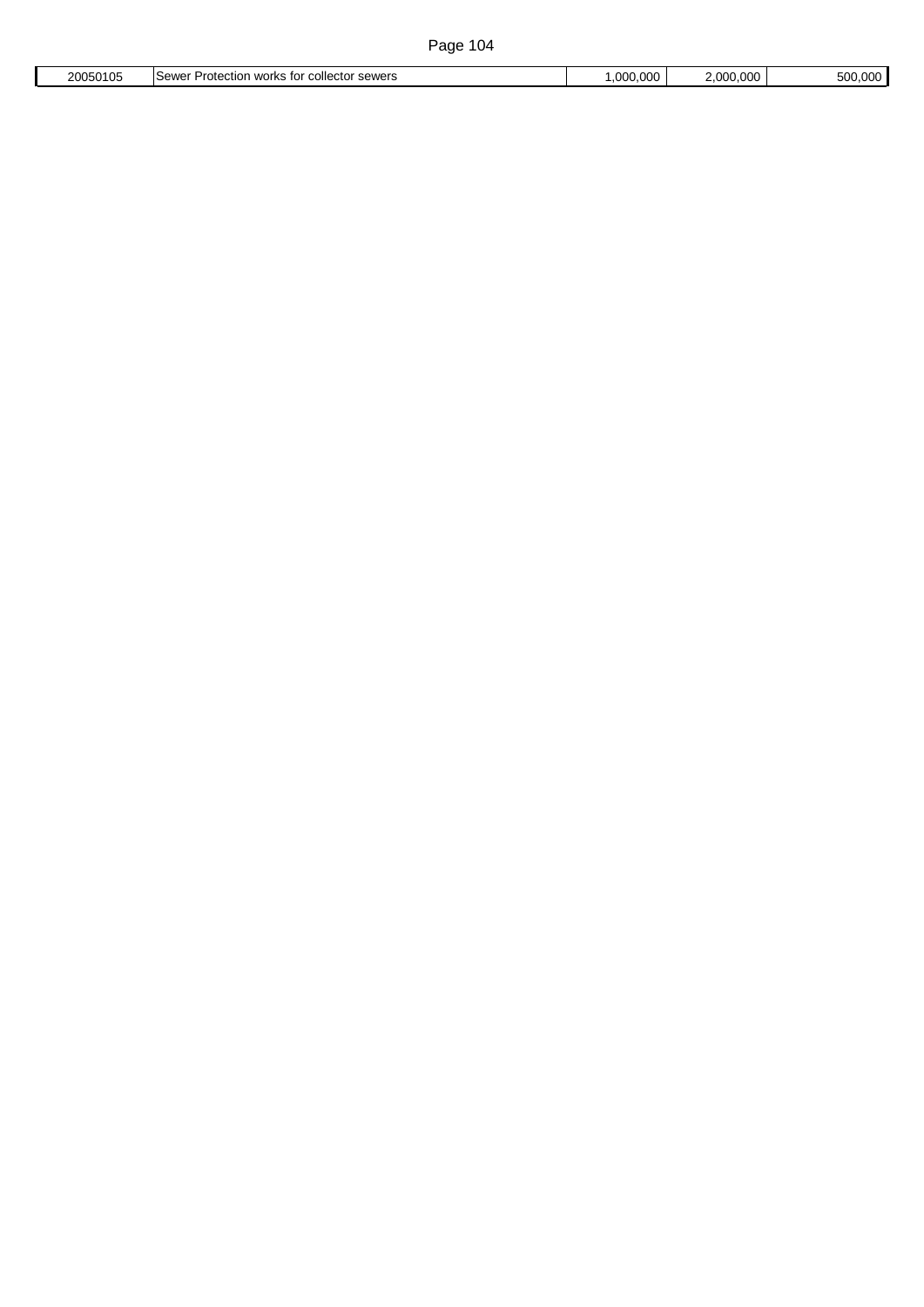| 20060103 | Jagtvlakte Bulk Sewerage                                   | .000.000  | 3.000.000  | 3.000.000  |
|----------|------------------------------------------------------------|-----------|------------|------------|
| 20050064 | Augment Collector Sewer for Walmer Heights and Mt Pleasant | 5.000.000 | 10,000,000 | 10,000,000 |
| 19960525 | Chatty Valley Collector Sewer Stage 1 (nodes 20 -24)       | .000.000  |            |            |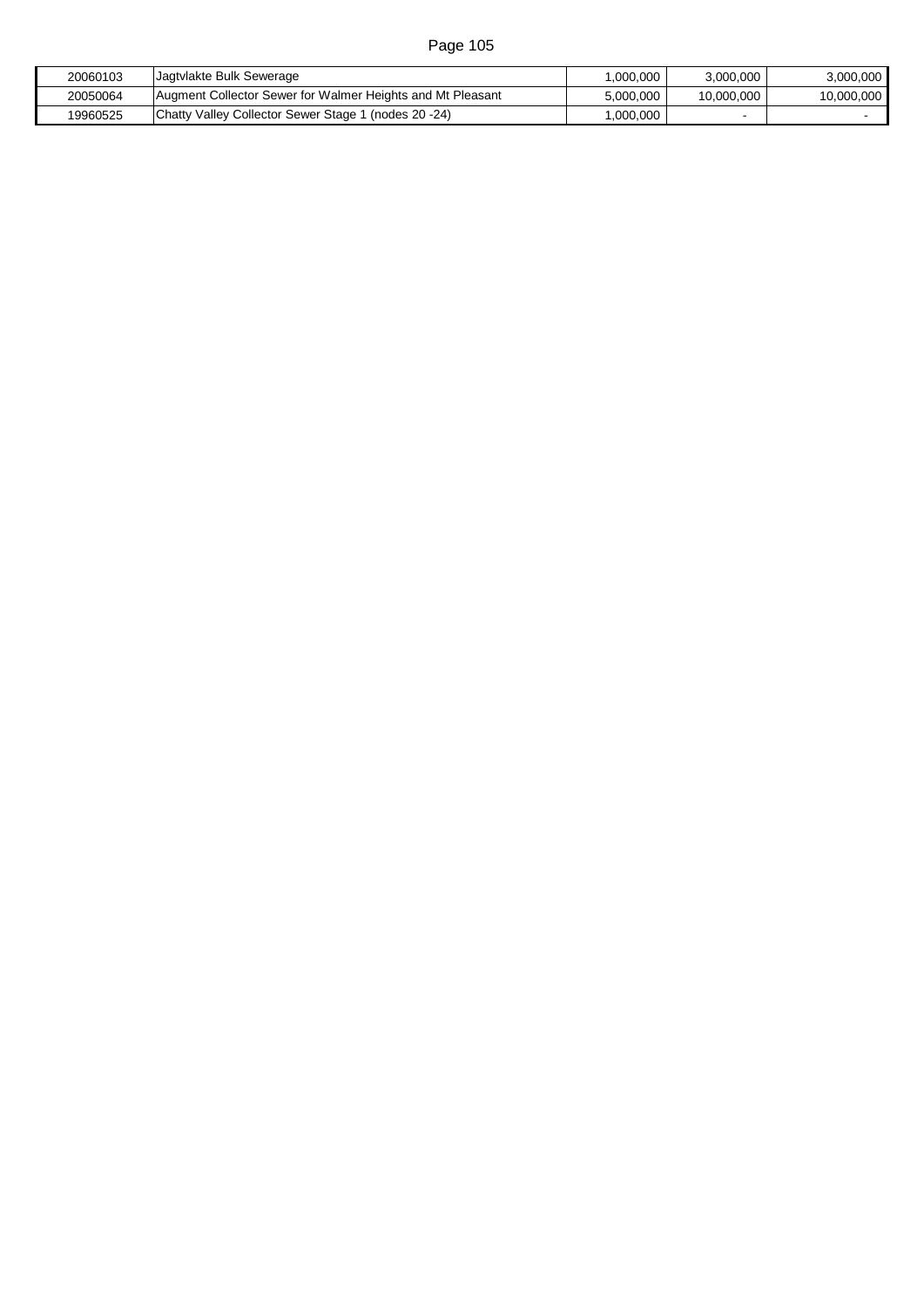| 20070160             | Programme: Vehicles and Plant (10010)<br><b>Purchase New Vehicles</b>        | 2,000,000<br>2,000,000                                  | 2,000,000<br>2,000,000                           | 3,000,000<br>3,000,000                           |
|----------------------|------------------------------------------------------------------------------|---------------------------------------------------------|--------------------------------------------------|--------------------------------------------------|
|                      |                                                                              | <b>Draft</b><br><b>2017/18 Capital</b><br><b>Budget</b> | <b>Draft</b><br>2018/19 Capital<br><b>Budget</b> | <b>Draft</b><br>2019/20 Capital<br><b>Budget</b> |
|                      | <b>Metro Water Service (1412)</b>                                            |                                                         |                                                  |                                                  |
|                      | <b>Total</b>                                                                 | 296,464,035                                             | 309,860,526                                      | 308,860,526                                      |
| 19980344             | Replacement of Sewerage Collection Vehicles                                  | 2,000,000                                               | 2,000,000                                        | 3,000,000                                        |
|                      | Programme: Vehicles (10009)                                                  | 2,000,000                                               | 2,000,000                                        | 3,000,000                                        |
| 20000066             | WWTW - Sludge Treatment and disposal facilities                              |                                                         |                                                  | 100,000                                          |
| 20030405             | Witteklip Bulk Sewerage                                                      | 1,000,000                                               | 2,000,000                                        | 3,000,000                                        |
| 20030182             | <b>Upgrade Despatch Reclamation Works</b>                                    | 500,000                                                 | 500.000                                          | 500,000                                          |
| 20060075             | Cape Receife WWTW: Upgrade                                                   | 7,000,000                                               | 12,000,000                                       | 12,000,000                                       |
| 20070156<br>20070144 | Kwanobuhle WWTW: Upgrading                                                   | 64,400,000<br>10,000,000                                | 90,500,000<br>14,000,000                         | 90,500,000<br>1,000,000                          |
| 20050250             | Driftsands WWTW Phase 3 extension<br>Fishwater Flats WWTW Upgrade            | 15,000,000                                              | 15,000,000                                       | 15,000,000                                       |
|                      | <b>Upgrade (10051)</b>                                                       | 97,900,000                                              | 134,000,000                                      | 122,100,000                                      |
|                      | Programme: Waste Water Treatment Works - New, Augmentation &                 |                                                         |                                                  |                                                  |
| 20070153             | <b>Brickfields: Upgrade</b>                                                  | 500,000                                                 | 500,000                                          |                                                  |
| 19990130             | Telemetry - Pump Stations                                                    | 2,000,000                                               | 2,000,000                                        | 2,000,000                                        |
| 20050088             | WWTW: Improve access roads                                                   | 2,000,000                                               | 1,000,000                                        | 1,000,000                                        |
| 20070147             | Refurbishment (10050)<br>Kelvin Jones WWTW: Upgrade                          | 17,500,000<br>13,000,000                                | 13,500,000<br>10,000,000                         | 18,000,000<br>15,000,000                         |
| 20030167             | Programme: Waste Water Treatment Works - Rehabiliation &                     | 500,000                                                 | 500,000                                          |                                                  |
|                      | <b>Upgrade (10049)</b><br>Rocklands PHB Housing project WWTW                 | 500,000                                                 | 500,000                                          | 2,000,000<br>2,000,000                           |
|                      | Programme: Sewerage Pump Stations - New, Augmentation &                      |                                                         |                                                  |                                                  |
| 20060178             | Sewerage Pump Station : Maintenance Backlog                                  | 10,000,000                                              | 8,360,000                                        | 8,000,000                                        |
|                      | Programme: Sewerage Pump Stations - Rehabiliation &<br>Refurbishment (10048) | 10,000,000                                              | 8,360,000                                        | 8,000,000                                        |
| 20110068             | KwaNobuhle Area 11 - Link Sewer                                              | 100,000                                                 |                                                  |                                                  |
| 20060107             | Motherwell/Coega WWTW and outfall sewer                                      | 7,000,000                                               | 7,000,000                                        | 7,000,000                                        |
| 20110067             | Industrial Site (Airport Valley) - Bulk Sewer                                | 1,000,000                                               | 1,000,000                                        | 2,000,000                                        |
| 20110066             | Bulk Sewers Joe Slovo, Mandelaville, Allenridge West UIT                     | 15,000,000                                              | 15,000,000                                       | 15,000,000                                       |
| 20060177             | Driftsands Collector Sewer - Augmentation                                    | 32,000,000                                              | 10,000,000                                       | 10,000,000                                       |
| 20030407             | <b>Seaview Bulk Sewer</b>                                                    | 1,000,000                                               | 2,000,000                                        | 2,000,000                                        |
| 20110056             | Swartkops Low Level Colector Sewer Upgrade                                   | 10,000,000                                              | 20,000,000                                       | 30,000,000                                       |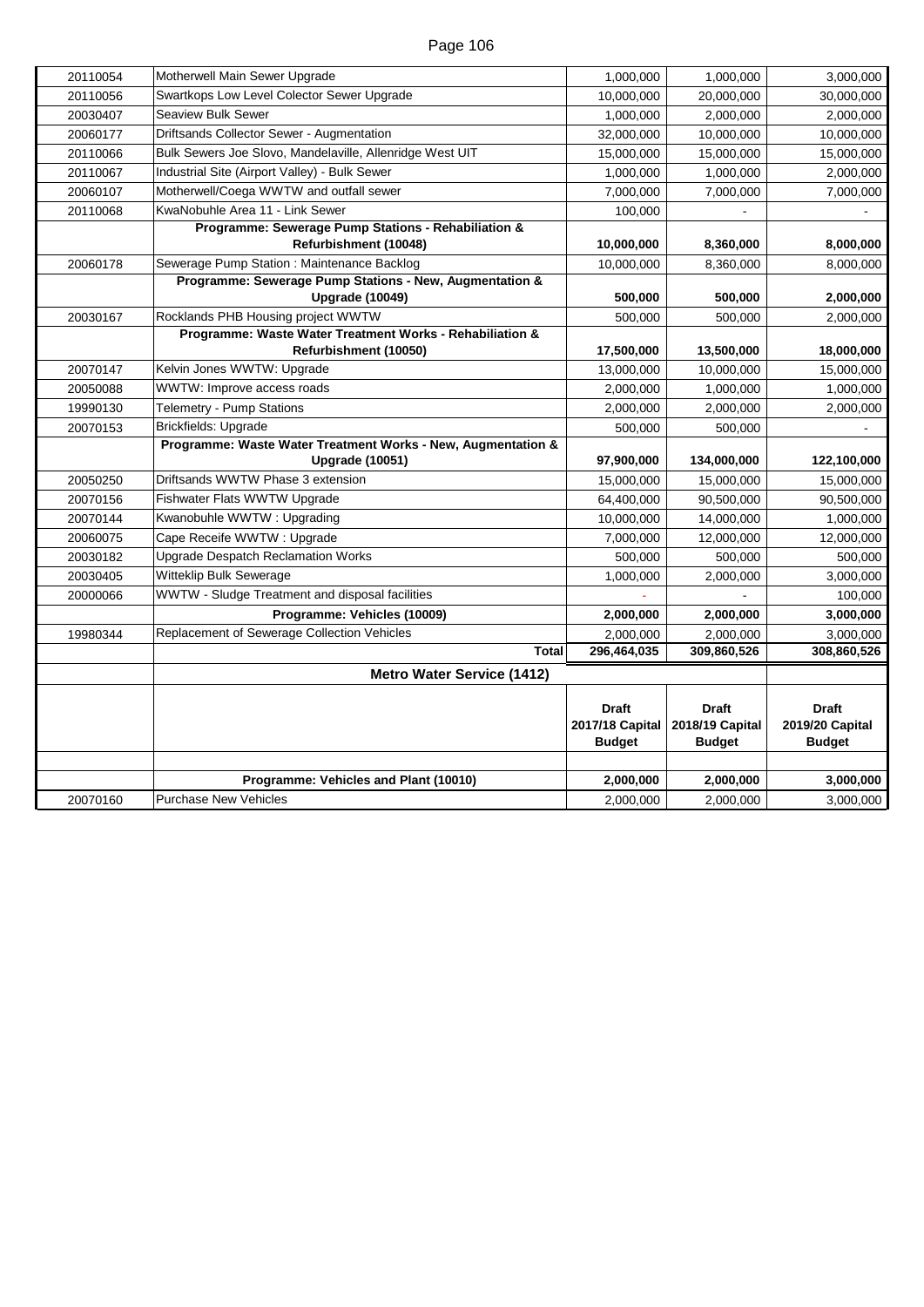|          | Programme: Dams - Drought Relief Projects                                                        | 12,750,000 | 18,000,000 | 9,000,000  |
|----------|--------------------------------------------------------------------------------------------------|------------|------------|------------|
| 20050097 | Nooitgedagt/Coega Low Level System                                                               | 12,750,000 | 18,000,000 | 9,000,000  |
|          |                                                                                                  |            |            |            |
|          | Programme: Dams - Rehabilitation & Refurbishment (10061)                                         | 1,000,000  | 2,000,000  | 2,000,000  |
| 20080094 | Water Service Maintenace Backlog: Dams<br>Programme: Water Treatment Works - New, Augmentation & | 1,000,000  | 2,000,000  | 2,000,000  |
|          | <b>Upgrade (10063)</b>                                                                           | 36,000,000 | 39,000,000 | 47,000,000 |
| 20000037 | Loerie Treatment Works: Rehabilitation                                                           | 20,000,000 | 22,000,000 | 24,000,000 |
| 20060080 | Upgrading of Churchill Water Treatment Works                                                     | 10,000,000 | 10,000,000 | 15,000,000 |
| 20010307 | <b>Upgrading Groendal Treatment Works</b>                                                        | 1,000,000  | 1,000,000  | 1,000,000  |
| 20060082 | <b>Upgrading Springs Water Treatment Works</b>                                                   | 1,000,000  | 1,000,000  | 1,000,000  |
| 20070162 | <b>Desalination Augmentation</b>                                                                 | 3,000,000  | 4,000,000  | 4,000,000  |
| 20042889 | Linton: Additional Treatment Facility                                                            | 1,000,000  | 1,000,000  | 2,000,000  |
|          | Programme: Water Treatment Works - Rehabilitation &                                              |            |            |            |
|          | Refurbishment (10064)                                                                            | 12,000,000 | 15,000,000 | 15,000,000 |
| 19960156 | Elandsjagt - Upgrade to Restore Capacity                                                         | 12,000,000 | 15,000,000 | 15,000,000 |
|          | Programme: Water Pump Stations - Rehabilitation & Refurbishment                                  |            |            |            |
|          | (10065)                                                                                          | 25,000,000 | 30,000,000 | 10,000,000 |
| 20050106 | Seaview Pump Station: Upgrade                                                                    | 25,000,000 | 30,000,000 | 10,000,000 |
|          | Programme: Supply Pipe Lines - New, Augmentation & Upgrade<br>(10067)                            | 14,400,000 | 23,300,000 | 20,900,000 |
| 20030511 | Seaview Bulk Water                                                                               | 8,000,000  | 10,000,000 | 12,000,000 |
| 20030512 | St Albans Bulk Water                                                                             | 800,000    | 6,600,000  | 3,300,000  |
| 20060081 | Coega Reclaimed Effluent Scheme                                                                  | 1,000,000  | 1,000,000  | 1,000,000  |
| 20080048 | Jagtvlakte: Bulk Water Supply Pipeline                                                           | 1,000,000  | 2,000,000  | 2,000,000  |
| 20080090 | Govan Mbeki Midblock Mains                                                                       | 100,000    | 200,000    | 100,000    |
| 20080144 | Kwanobuhle: Upgrading of water reticulation                                                      | 500,000    | 500,000    | 500,000    |
| 20162356 | Advanced Meter Infrastructure - Water                                                            | 3,000,000  | 3,000,000  | 2,000,000  |
|          | Programme: Supply Pipe Lines - Rehabilitation & Refurbishment                                    |            |            |            |
|          | (10068)                                                                                          | 6,000,000  | 8,000,000  | 8,000,000  |
| 20030630 | Water Services Maintenance Backlog: Pipelines                                                    | 5,000,000  | 6,000,000  | 6,000,000  |
| 20042883 | Older Dams Pipelines Augmentation                                                                | 1,000,000  | 2,000,000  | 2,000,000  |
|          |                                                                                                  |            |            |            |
|          | Programme: Reservoirs - Rehabilitation & Refurbishment (10069)                                   | 7,500,000  | 8,500,000  | 8,500,000  |
| 19990185 | <b>Rehabilitation of Reservoirs</b>                                                              | 6,000,000  | 7,000,000  | 7,000,000  |
| 19990184 | Reservoir Fencing                                                                                | 1,000,000  | 1,000,000  | 1,000,000  |
| 20120085 | Kwanobuhle Resevoir Link Watermain                                                               | 500,000    | 500,000    | 500,000    |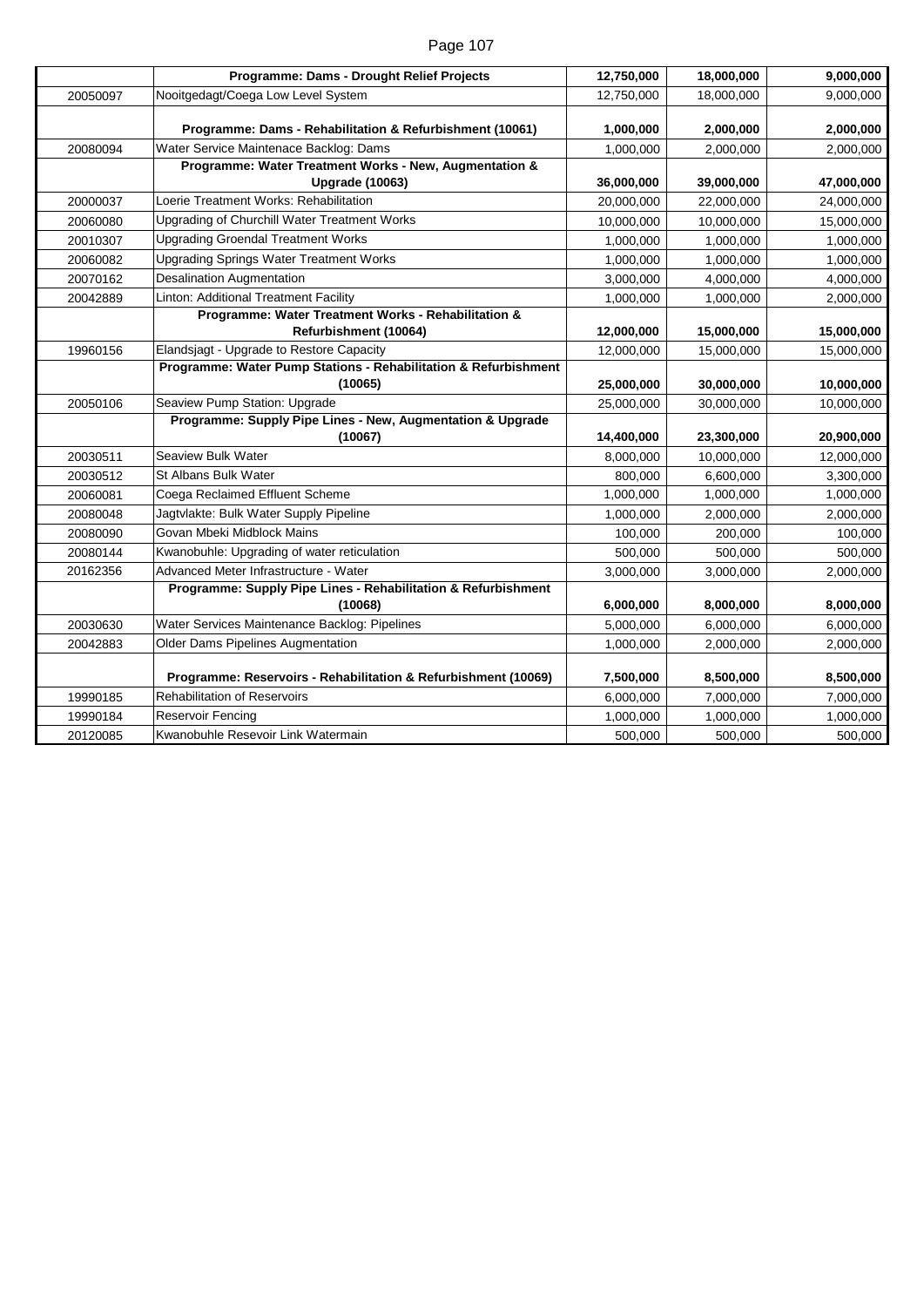|                      | Programme: Reservoirs - New, Augmentation & Upgrade (10070)                                                      | 3,500,000                        | 7,750,000                        | 11,000,000                                 |
|----------------------|------------------------------------------------------------------------------------------------------------------|----------------------------------|----------------------------------|--------------------------------------------|
| 20100034             | <b>Balmoral Reservoir and Bulk Pipeline</b>                                                                      | 500,000                          | 1,000,000                        | 1,000,000                                  |
| 20030295             | Construction of Amanzi Resevoir and Pipeline                                                                     | 2,000,000                        | 4,750,000                        | 9,000,000                                  |
| 20030601             | Construction of a 1,0 MI reclaimed effluent reservoir: Uitenhage                                                 | 1,000,000                        | 2.000.000                        | 1,000,000                                  |
|                      |                                                                                                                  |                                  |                                  |                                            |
|                      | Programme: Buildings, Depots Upgrading & Additions (10009)                                                       | 4,500,000                        | 4,500,000                        | 4,500,000                                  |
| 20042881             | Office Accommodation: Water                                                                                      | 2,500,000                        | 2,500,000                        | 2,500,000                                  |
| 20070152             | Access Roads: Upgrade                                                                                            | 2,000,000                        | 2,000,000                        | 2,000,000                                  |
|                      | Programme: Management Systems (10024)                                                                            | 21,000,000                       | 14,000,000                       | 27,000,000                                 |
| 20042885             | Metro Water: Master Plan                                                                                         |                                  |                                  |                                            |
| 20070157             | <b>Telemetry Systems Upgrade</b>                                                                                 | 2,000,000                        | 2,000,000                        | 2,000,000                                  |
| 20070161             | Groundwater Investigation<br>Programme: Distribution Pipe Lines - New, Augmentation & Upgrade                    | 19,000,000                       | 12,000,000                       | 25,000,000                                 |
|                      | (10071)                                                                                                          | 3,000,000                        | 3,000,000                        | 3,000,000                                  |
| 20060083             | Rudimentary Service: Water                                                                                       | 1,000,000                        | 1,000,000                        | 1,000,000                                  |
| 20080088             | <b>Bulk Water Metering and Control</b>                                                                           | 2,000,000                        | 2,000,000                        | 2,000,000                                  |
|                      | Programme: Distribution Pipe Lines - Rehabilitation &<br>Refurbishment (10072)                                   | 33,350,000                       | 35,450,000                       | 42,100,000                                 |
| 19930320             | Improvements to System - General                                                                                 | 14,000,000                       | 15,000,000                       | 19,000,000                                 |
| 20080093             | Water Service Maintenance Backlog: Pump Stations                                                                 | 5,000,000                        | 5,000,000                        | 6,000,000                                  |
| 20000052             | Purchase of Water Meters - Metro                                                                                 | 9,000,000                        | 10,000,000                       | 10,000,000                                 |
| 20000051             | Installation of Zone Water meters                                                                                | 3,250,000                        | 3,250,000                        | 4,000,000                                  |
| 20080087             | Rehabilitation of Pipe Bidges                                                                                    | 1,000,000                        | 1,000,000                        | 2,000,000                                  |
| 20080091             | Helenvale Urban Renewal Programme                                                                                | 100,000                          | 200,000                          | 100,000                                    |
| 19950866             | <b>Cathodic Protection of Steel Pipelines</b>                                                                    | 1,000,000                        | 1,000,000                        | 1,000,000                                  |
|                      | <b>Total</b>                                                                                                     | 182,000,000                      | 210,500,000                      | 211,000,000                                |
|                      |                                                                                                                  |                                  |                                  |                                            |
|                      | Electricity & Energy (1477)                                                                                      |                                  |                                  |                                            |
|                      |                                                                                                                  | <b>Draft</b>                     | <b>Draft</b>                     | <b>Draft</b>                               |
|                      |                                                                                                                  |                                  |                                  |                                            |
|                      |                                                                                                                  |                                  |                                  |                                            |
|                      |                                                                                                                  | 2017/18 Capital<br><b>Budget</b> | 2018/19 Capital<br><b>Budget</b> | 2019/20 Capital<br><b>Budget</b>           |
|                      | Programme: Customer Requirements (10003)                                                                         | 57,000,000                       | 60,500,000                       | 60,000,000                                 |
| 19930259             | Private Township Development                                                                                     | 15,000,000                       | 15,000,000                       | 15,000,000                                 |
| 19930255             | Miscellaneous Mains and Substations                                                                              | 30,000,000                       | 30,000,000                       | 30,000,000                                 |
| 19940149             | <b>Meters and Current Transformers</b>                                                                           | 4,000,000                        | 5,000,000                        | 5,000,000                                  |
| 19930256             | Peri-Urban Network                                                                                               | 2,000,000                        | 3,500,000                        | 3,000,000                                  |
| 20130022             | Relocation of existing electrical services                                                                       | 4,000,000                        | 5,000,000                        | 5,000,000                                  |
| 20160079             | NMBM-Amat Prepaid meter project                                                                                  |                                  |                                  |                                            |
| 19930233             | Non Electrification Areas - Service Connections                                                                  | 2,000,000                        | 2,000,000                        | 2,000,000                                  |
|                      | Programme: Network Reinforcements (10005)                                                                        | 86,340,000                       | 58,150,000                       | 55,140,000                                 |
| 20042993             | HV Network Reinforcement - Overhead Cabling                                                                      | 16,500,000                       |                                  |                                            |
| 20100122             | HV Network Reinforcement - New Substations                                                                       | 6,500,000                        |                                  |                                            |
| 19990104             | Reinforcement of Electricity Network - Coega                                                                     | 30,000,000                       | 30,000,000                       | 30,000,000                                 |
| 20042992             | Reinforcement of Electricity Network - Western                                                                   | 2,000,000                        | 2,000,000                        | 2,000,000                                  |
| 20030472             | Reinforcement of Electricity Network - Hunters Retreat                                                           | 2,000,000                        | 3,000,000                        | 3,000,000                                  |
| 20030470             | Reinforcement of Electricity Network-Despatch                                                                    | 1,500,000                        | 1,500,000                        |                                            |
| 20030074             | Reinforcement of Electricity Network- Mount Road                                                                 | 3,000,000                        | 3,000,000                        |                                            |
| 20010119             | Reinforcement of Electricity Network - Uitenhage                                                                 | 6,000,000                        | 4,000,000                        | 1,500,000<br>3,000,000<br>1,000,000        |
| 20010118             | Reinforcement of Electricity Network - Ibhayi                                                                    | 1,700,000                        | 1,650,000                        | 1,600,000                                  |
| 20000175             | Reinforcement of Electricity Network-Swartkops                                                                   | 2,200,000                        | 2,200,000                        | 2,200,000                                  |
| 20000172             | Reinforcement of Electricity Network- Korsten                                                                    | 1,000,000                        | 1,000,000                        | 1,000,000                                  |
| 19970063             | Reinforcement of Electricity Network-Bethelsdorp 11kV                                                            | 1,100,000                        | 1,100,000                        | 1,100,000                                  |
| 19960193             | Reinforcement of Electricity Network Wells Estate                                                                | 550,000                          | 550,000                          |                                            |
| 19970061             | Reinforcement of Electricity Network - Newton Park                                                               | 550,000                          | 550,000                          |                                            |
| 20030471             | Reinforcement of Electricity Network-Walmer Lorraine                                                             | 3,000,000                        | 3,000,000                        |                                            |
| 19960190<br>19960195 | Reinforcement of Electricity Network-Redhouse                                                                    | 540,000<br>1,000,000             | 600,000                          | 550,000<br>550,000<br>3,000,000<br>540,000 |
| 19980402             | Reinforcement of Electricity Network - Summerstrand<br>Reinforcement of Electricity Network - Malabar/ Helenvale | 1,000,000                        | 1,000,000<br>1,000,000           | 1,000,000                                  |
| 20100120             | HV Network Reinforcement - Underground Cabling                                                                   | 5,000,000                        |                                  | 1,000,000                                  |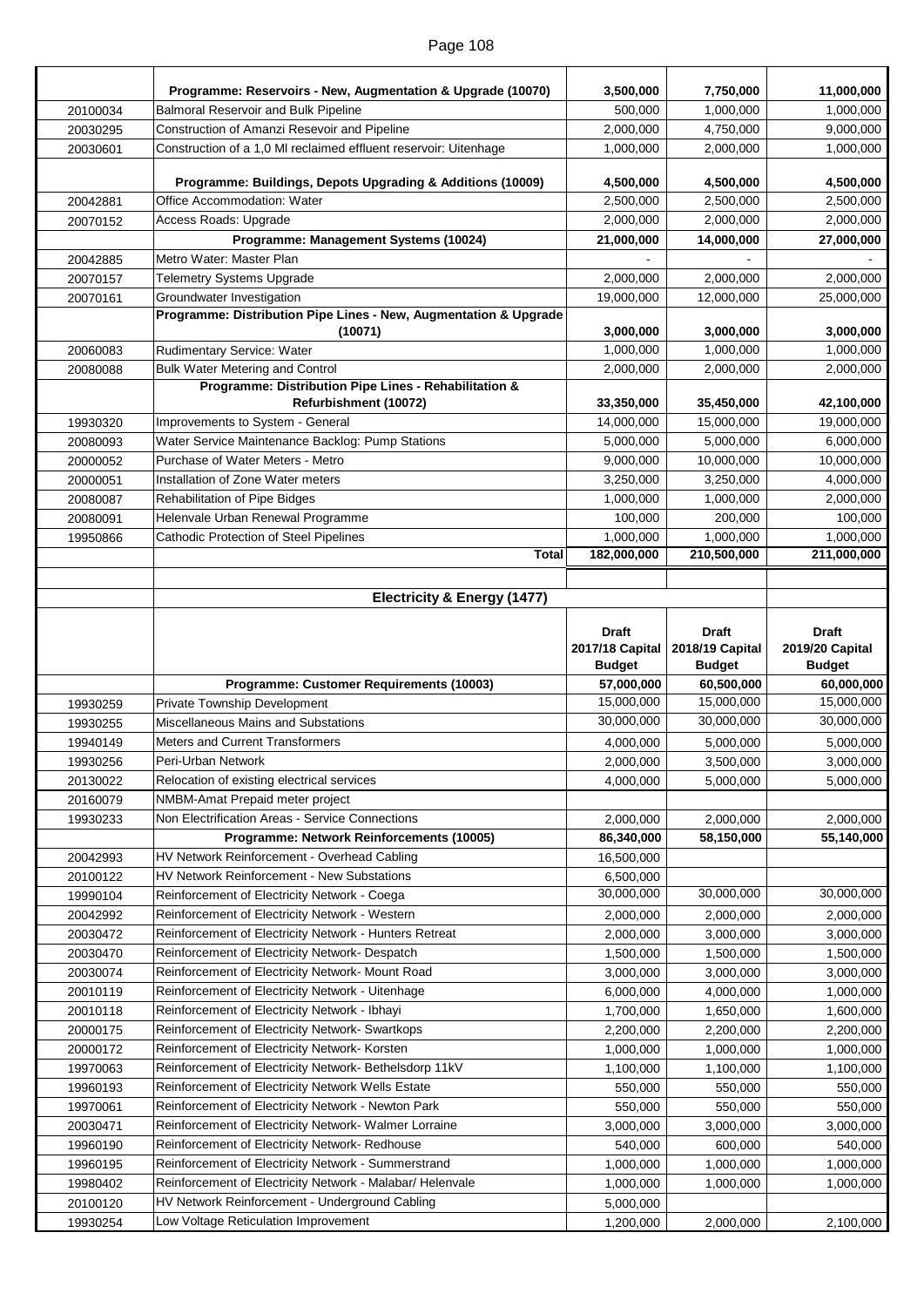| Page 109                                          |         |         |         |
|---------------------------------------------------|---------|---------|---------|
| Radio Communication Systems (10006)<br>Programme: | 750.000 | 750.000 | 750,000 |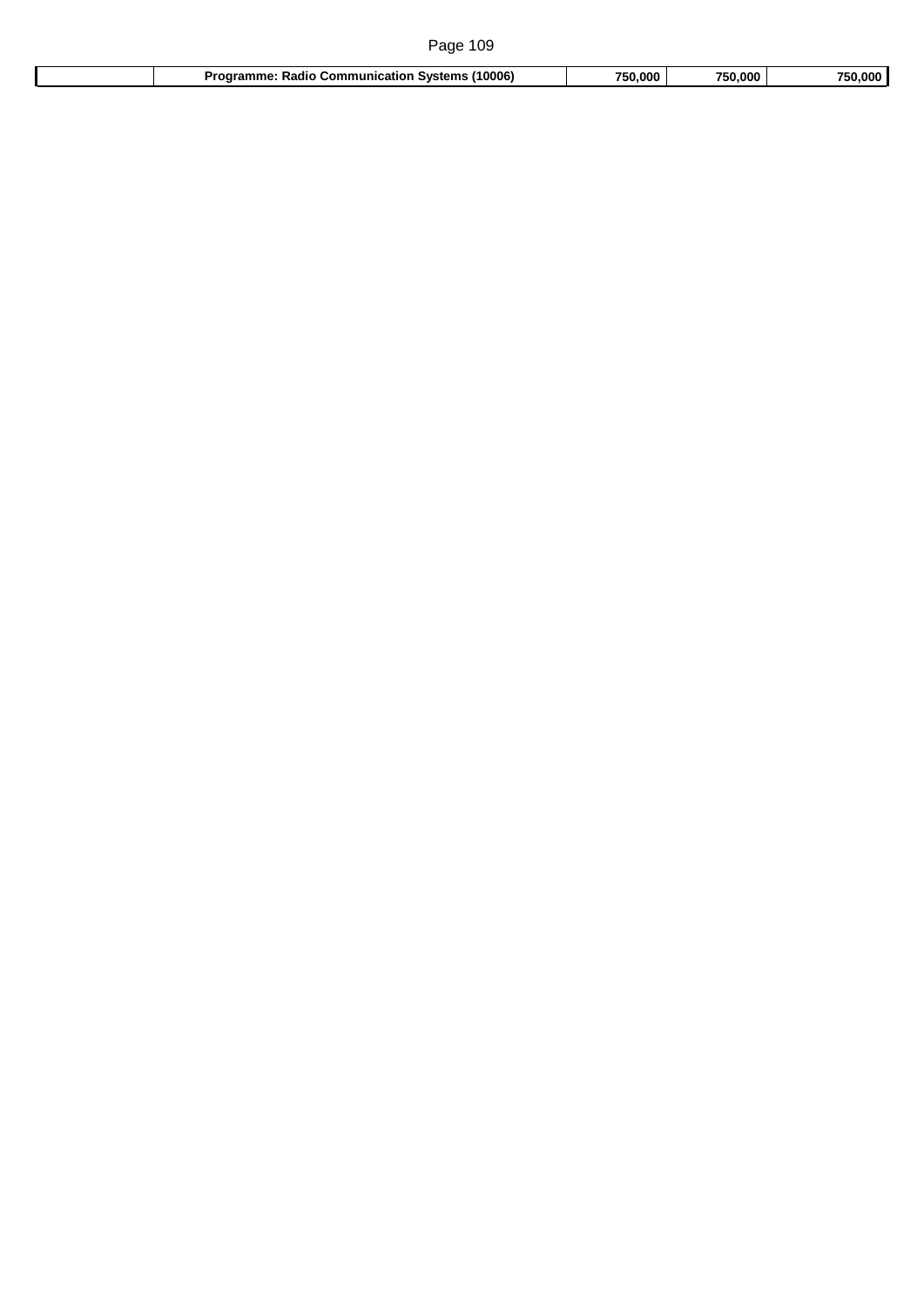| 19930232 | Radio & Test Equipment                                     | 750,000    | 750,000    | 750,000    |
|----------|------------------------------------------------------------|------------|------------|------------|
|          | Programme: Technical Control Systems (10007)               | 12,500,000 | 16,500,000 | 17,500,000 |
| 20070209 | Substation Fibre Optic Backbone                            | 2,500,000  | 3,500,000  | 3,500,000  |
| 19990109 | <b>Substation Security Alarm Upgrade</b>                   | 4,000,000  | 5,000,000  | 5,000,000  |
| 19940414 | <b>Supervisory Control Systems Upgrade</b>                 | 2,500,000  | 2,500,000  | 2,500,000  |
| 20170045 | Distribution Substation Building Refurbishment Program     | 1,000,000  | 3,000,000  | 4,000,000  |
| 20060174 | Control Room Upgrade                                       | 2,500,000  | 2,500,000  | 2,500,000  |
|          | Programme: Data & Communication Systems (10008)            | 7,000,000  | 2,000,000  | 2,000,000  |
| 20150053 | <b>Smart Grid Innitiative Programmes</b>                   | 5,000,000  |            |            |
| 20030467 | <b>Computer Systems Upgrade</b>                            | 2,000,000  | 2,000,000  | 2,000,000  |
|          | Programme: Buildings, Depots Upgrading & Additions (10009) | 2,000,000  | 4,000,000  | 4,000,000  |
| 20150030 | North Depot Improvements                                   | 2,000,000  | 4,000,000  | 4,000,000  |
|          | Programme: Vehicles and Plant (10010)                      | 6,500,000  | 8,000,000  | 8,000,000  |
| 20020093 | New/Replacement of Plant and Motor Vehicle                 | 5,000,000  | 8,000,000  | 8,000,000  |
| 20170044 | <b>Test Van Equipment</b>                                  | 1,500,000  |            |            |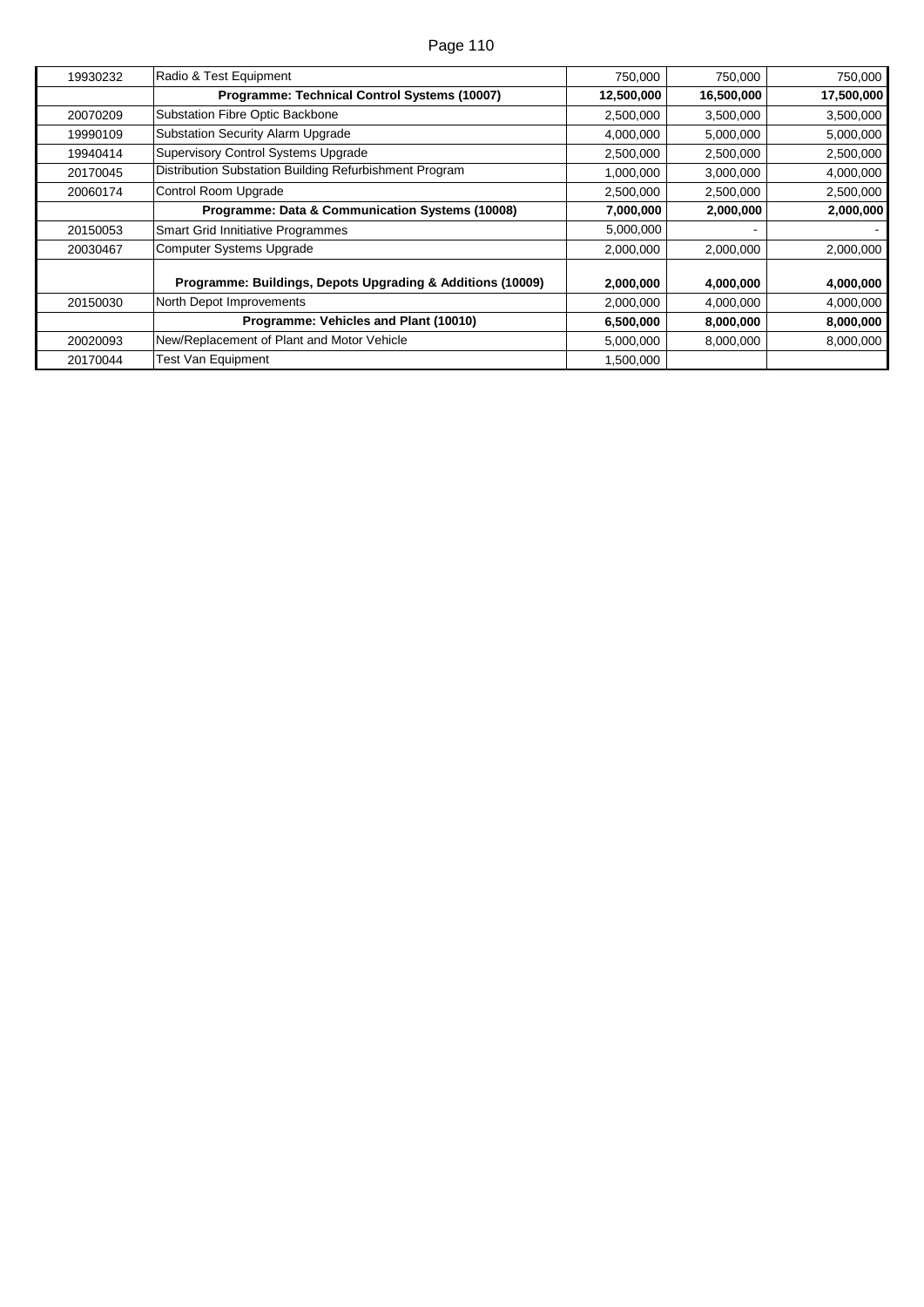| Page 111 |  |  |
|----------|--|--|
|          |  |  |

|          | Programme: Cables & Distribution Kiosks (10013)                                                 | 4,000,000                 | 4,500,000                 | 5,000,000                 |
|----------|-------------------------------------------------------------------------------------------------|---------------------------|---------------------------|---------------------------|
| 19980174 | Distribution Kiosk Replacement                                                                  | 2,000,000                 | 2,000,000                 | 2,000,000                 |
| 19970064 | Cable Replacement 6.6kV                                                                         | 2,000,000                 | 2,500,000                 | 3,000,000                 |
|          | Programme: Transformers & Switchgear (10014)                                                    | 28,000,000                | 28,500,000                | 33,500,000                |
| 20042989 | MV and HV Switchgear replacement                                                                | 24,000,000                | 25,000,000                | 30,000,000                |
| 19970070 | Relay Replacement                                                                               | 3,000,000                 | 3,000,000                 | 3,000,000                 |
| 20050189 | Replace Switchgear in Mini susbs - KwaNobuhle                                                   | 1,000,000                 | 500,000                   | 500,000                   |
|          | Programme: Line Refurbishment (10015)                                                           | 22,000,000                | 21,500,000                | 28,500,000                |
| 20042988 | Overhead Lines Refurbishement                                                                   | 6,000,000                 | 7,000,000                 | 8,000,000                 |
| 20050187 | HV Line Refurbishment (66 & 132kV)                                                              | 10,000,000                | 12,000,000                | 15,000,000                |
| 20090039 | <b>Fairview Refurbishment</b>                                                                   | 1,000,000                 | 1,500,000                 | 2,000,000                 |
| 20150028 | <b>Refurbishment of Power Transformers</b>                                                      | 5,000,000                 |                           |                           |
| 20060217 | <b>Gas Turbine Refurbishment</b>                                                                |                           | 1,000,000                 | 3,500,000                 |
|          | Programme: Furniture and Equipment (10073)                                                      | $\overline{\phantom{0}}$  | 4,000,000                 | 4,000,000                 |
| 19930234 | <b>Electricity Buildings improvements</b>                                                       |                           | 4,000,000                 | 4,000,000                 |
|          | Programme: Informal Housing Electrification (10012)                                             | 36,315,789                | 39,473,684                | 39,473,684                |
| 19930264 | Informal Housing Electrification                                                                | 36,315,789                | 39,473,684                |                           |
|          | Programme: Street Lighting (10017)                                                              | 15,000,000                | 20,000,000                | 39,473,684                |
|          |                                                                                                 |                           |                           | 27,849,000                |
| 19930283 | <b>Public Lighting</b><br>Total                                                                 | 15,000,000<br>277,405,789 | 20,000,000<br>267,873,684 | 27,849,000<br>285,712,684 |
|          |                                                                                                 |                           |                           |                           |
|          |                                                                                                 |                           |                           |                           |
|          | Public Health (1193)                                                                            |                           |                           |                           |
|          |                                                                                                 | <b>Draft</b>              | <b>Draft</b>              | <b>Draft</b>              |
|          |                                                                                                 | 2017/18 Capital           | 2018/19 Capital           | 2019/20 Capital           |
|          |                                                                                                 | <b>Budget</b>             | <b>Budget</b>             | <b>Budget</b>             |
|          | Programme: Rehabilitation and Upgrading of Halls and Buildings                                  |                           |                           |                           |
|          | (10038)                                                                                         | 2,300,000                 | 6,000,000                 | 5,000,000                 |
| 19980266 | Secure Municipal Parks Facilities                                                               |                           | 1,000,000                 | 1,000,000                 |
| 20100095 | <b>Upgrade Major Parks</b>                                                                      | 1,500,000                 | 2,000,000                 | 2,000,000                 |
| 20070191 | Occupational Health and Welness Center at Walmer                                                |                           | 500,000                   | 500,000                   |
| 20030658 | Upgrade Infrastructure: Metro Integration                                                       | 500,000                   | 1,500,000                 | 500,000                   |
| 20090053 | Upgrade of Uitenhage Dog Pound                                                                  | 300,000                   | 1,000,000                 | 1,000,000                 |
|          | Programme: Medical Equipment (10041)                                                            | $\overline{\phantom{a}}$  |                           |                           |
| 20000141 | Specialized Equipment                                                                           |                           |                           |                           |
| 20100099 | Occupational Health Rehabilitation Medical Equipment                                            |                           |                           |                           |
|          |                                                                                                 |                           |                           |                           |
|          | Programme: Upgrade and Rehabilitation of Beaches (10052)                                        | 2,500,000                 | 3,000,000                 | 3,000,000                 |
| 20010064 | <b>Beachfront</b>                                                                               | 1,500,000                 | 2,000,000                 | 2,000,000                 |
| 20010059 | Reinstate of Embankment - Tygerbay                                                              | 1,000,000                 | 1,000,000                 | 1,000,000                 |
| 20100088 | Multi-purpose Reefs                                                                             |                           |                           |                           |
|          | Programme: Greening and Development of Gateways and Public                                      |                           |                           |                           |
|          | Open Spaces (10053)                                                                             | 8,500,000                 | 11,500,000                | 17,500,000                |
| 20010362 | Upgrade and Development of Public Open Spaces                                                   | 5,000,000                 | 5,000,000                 | 11,000,000                |
| 20060110 | Greenhouse Upgrade - Peter Gibbs Nursery                                                        |                           | 2,000,000                 | 2,000,000                 |
| 20030420 | Develop Floodplains                                                                             | 1,000,000                 | 1,000,000                 | 1,000,000                 |
| 20150039 | <b>Upgrade of Public Toilets</b>                                                                | 1,000,000                 | 2,000,000                 | 2,000,000                 |
| 20100100 | New Playground Equipment                                                                        | 1,500,000                 | 1,500,000                 | 1,500,000                 |
|          |                                                                                                 |                           |                           |                           |
|          | Programme: Cemetery Development and Upgrading (10054)<br>Water drainage and roads at cemeteries | 6,000,000                 | 6,000,000                 | 6,000,000                 |
| 20140003 |                                                                                                 | 2,000,000                 | 2,000,000                 | 2,000,000                 |
| 20030421 | Upgrade and Development of Cemeteries                                                           | 2,000,000                 | 2,000,000                 | 2,000,000                 |
| 20120045 | Fencing of Cemeteries                                                                           | 2,000,000                 | 2,000,000                 | 2,000,000                 |
| 20162181 | Rehabilitation of Bloemendal cemetery                                                           |                           |                           |                           |
|          | Programme: Furniture and Equipment (10073)                                                      | 100,000                   | 500,000                   | 266,000                   |
| 20000141 | Computer and Office equipment                                                                   | 100,000                   | 500,000                   | 266,000                   |
|          | Programme: Specialised Vehicles (1011)                                                          | 2,000,000                 | 2,000,000                 | 2,000,000                 |
| 20010370 | Specialised Vehicles and Plant (Parks)                                                          | 2,000,000                 | 2,000,000                 | 2,000,000                 |
| 20162197 | Mobile Unit - OHS & W                                                                           |                           |                           |                           |
| 20162196 | Specialised Vehicles and Plant (Waste Management)                                               |                           |                           |                           |
| 20162198 | Procurement of 4 bakkies and a minibus                                                          |                           |                           |                           |
|          | Programme: Refuse, Tip Sites, Recycle Stations and Equipment                                    |                           |                           |                           |
|          | (10055)                                                                                         | 23,700,000                | 15,000,000                | 18,000,000                |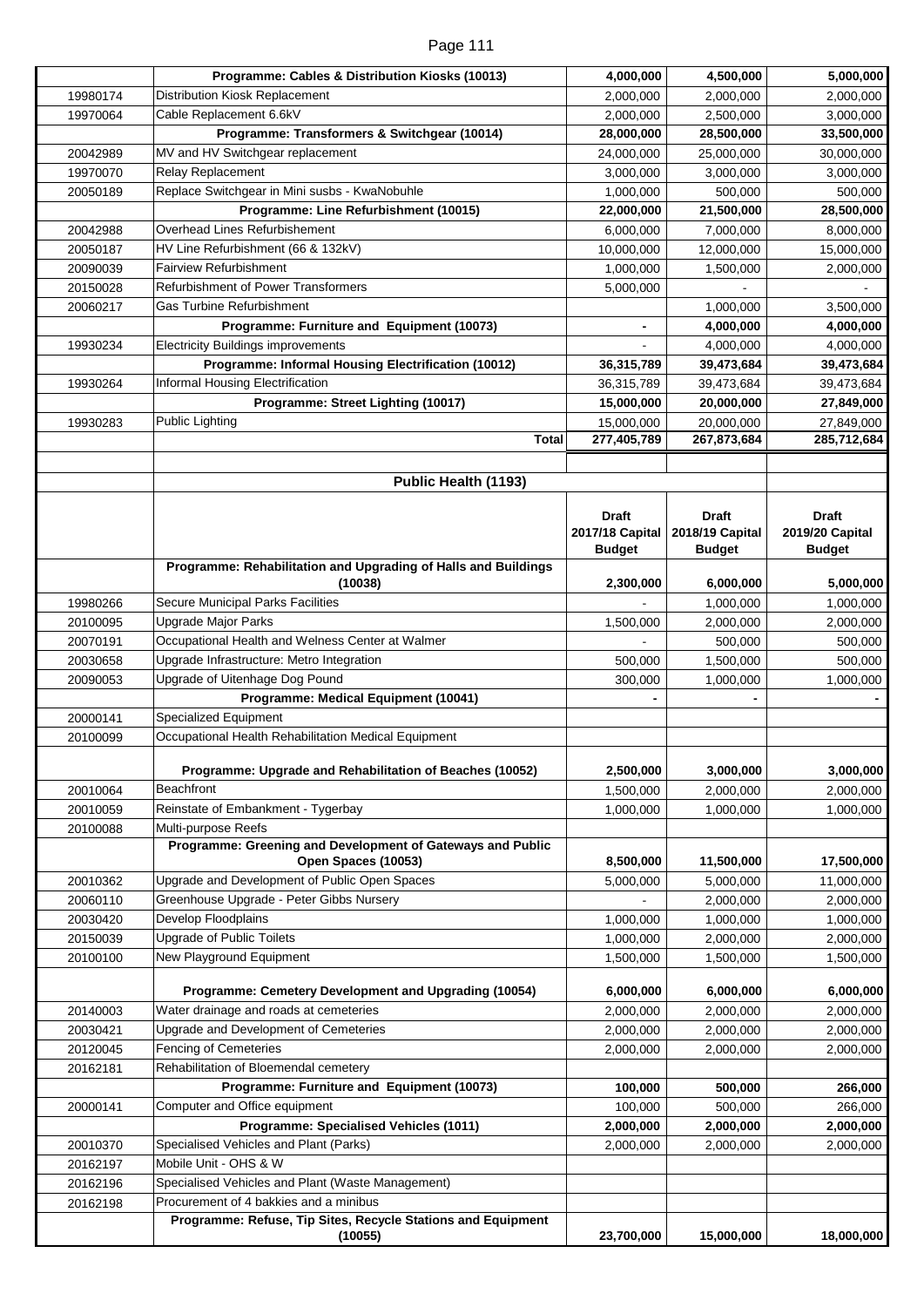| 20010391 | Waste Management Containers | 2.000.000 | 2.000.000 | 2,000,000 |
|----------|-----------------------------|-----------|-----------|-----------|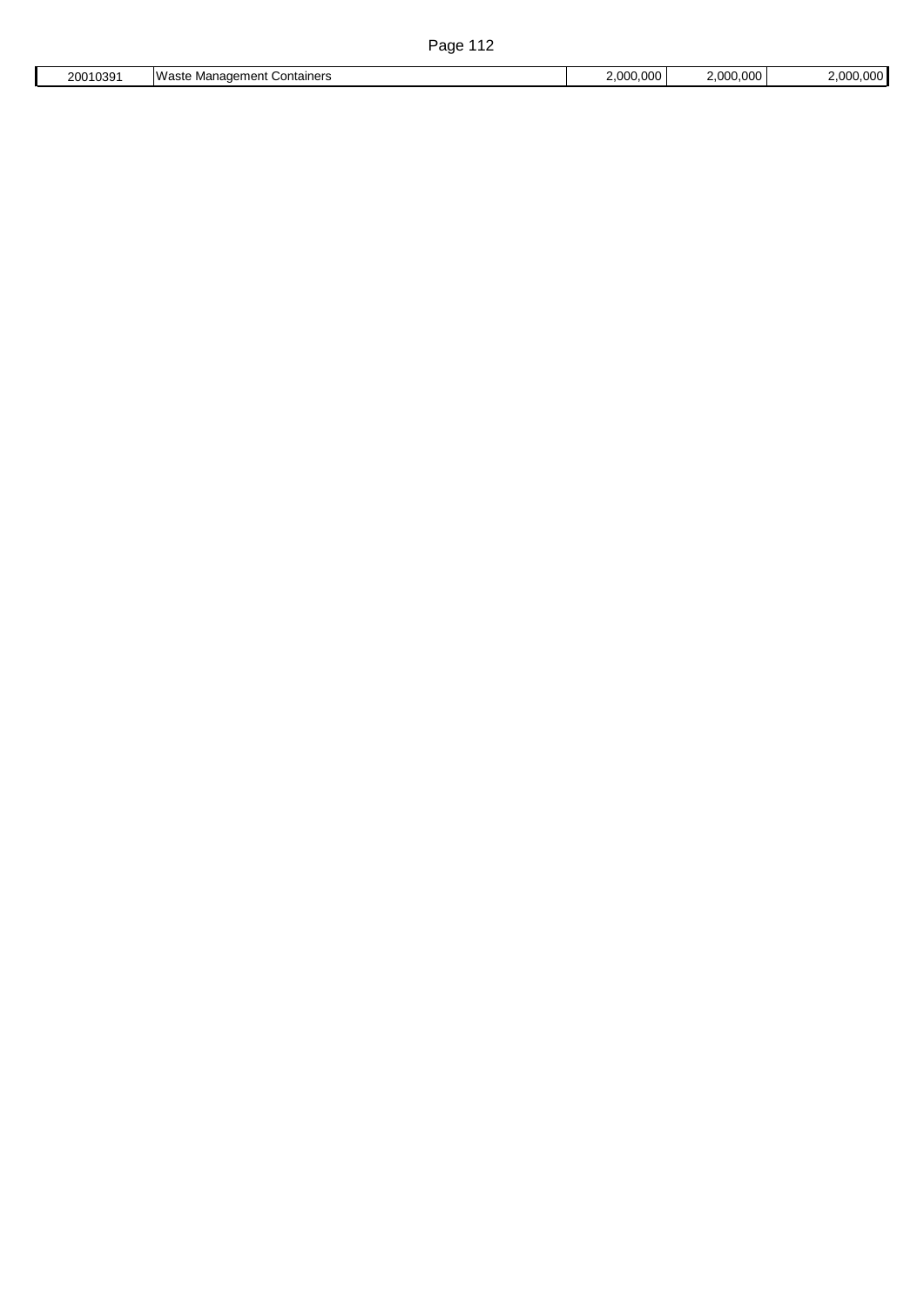| 20030177 | Development of Waste Disposal Facilities                       | 4,000,000                                        | 4,500,000                                        | 4,500,000                                        |
|----------|----------------------------------------------------------------|--------------------------------------------------|--------------------------------------------------|--------------------------------------------------|
| 19940138 | <b>Replacement of Refuse Compactors</b>                        | 7,000,000                                        | 3,500,000                                        | 3,500,000                                        |
| 20000106 | Urban Refuse Transfer/Recycling Station                        | 3,000,000                                        | 3,000,000                                        | 3,000,000                                        |
| 20162440 | Municipal Solid Waste Beneficiation and Diversion Project      | 7,500,000                                        |                                                  |                                                  |
| New      | Air Pollution Monitoring Equipment                             | 200,000                                          | ۰.                                               | -                                                |
| 20150040 | Climate change                                                 |                                                  | 2,000,000                                        | 5,000,000                                        |
|          | <b>Total</b>                                                   | 45,100,000                                       | 44,000,000                                       | 51,766,000                                       |
|          |                                                                |                                                  |                                                  |                                                  |
|          |                                                                |                                                  |                                                  |                                                  |
|          | Safety & Security (1195)                                       |                                                  |                                                  |                                                  |
|          |                                                                | <b>Draft</b><br>2017/18 Capital<br><b>Budget</b> | <b>Draft</b><br>2018/19 Capital<br><b>Budget</b> | <b>Draft</b><br>2019/20 Capital<br><b>Budget</b> |
|          | Programme: Rehabilitation and Upgrading of Halls and Buildings |                                                  |                                                  |                                                  |
|          | (10038)                                                        | 5,150,000                                        | 5,250,000                                        | 8,240,000                                        |
| 20080065 | <b>Additional Satelite Offices</b>                             | 2,000,000                                        | 1,000,000                                        | 1,000,000                                        |
| 20090019 | Replacement of engine bay doors                                | 650,000                                          | 500,000                                          | 500,000                                          |
| 20100060 | Fire station Motherwell- Refurbishment                         | 2,000,000                                        | 500,000                                          | 2,000,000                                        |
| 20162192 | Security Offices- Sidwell Fire Station                         | 500,000                                          | 2,500,000                                        |                                                  |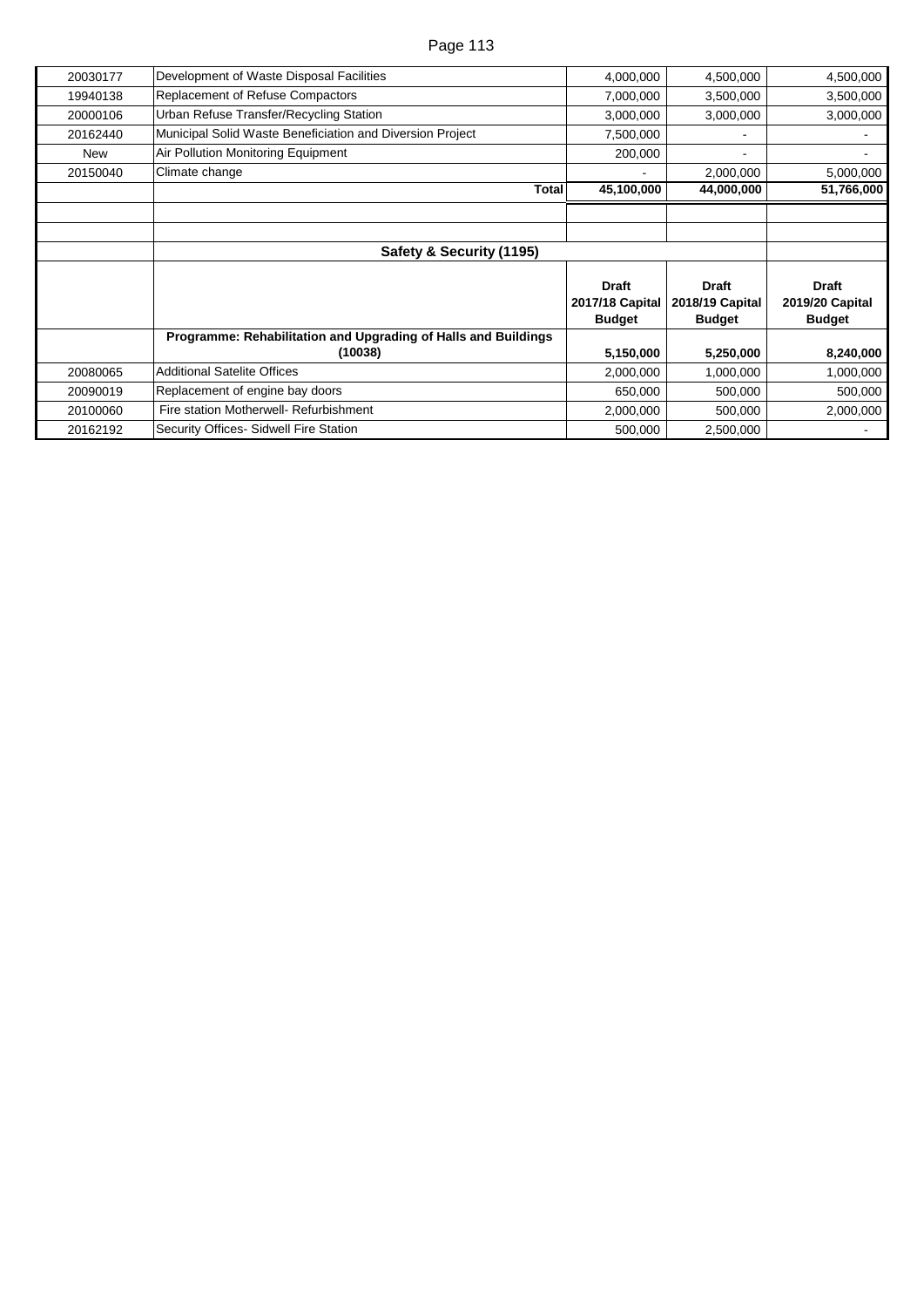| <b>New</b>             | Security Offices - Contract Unit                                                                 | $\overline{a}$                   | ÷,                              | 2,000,000                       |
|------------------------|--------------------------------------------------------------------------------------------------|----------------------------------|---------------------------------|---------------------------------|
| <b>New</b>             | Stores/Archiving at Contract Unit                                                                |                                  |                                 | 240,000                         |
| 20080073               | South End Fire station                                                                           |                                  |                                 | 2,000,000                       |
| New                    | Upgrade of UTH Pound                                                                             | $\blacksquare$                   |                                 | 500,000                         |
| 20162193               | Security wall/fencing - Fire Training Centre                                                     | $\overline{a}$                   | 750,000                         |                                 |
|                        | Programme: Upgrading of Computer Systems and Software                                            |                                  |                                 |                                 |
|                        | Enhancement (10037)<br>Traffic Training Centre - Learner Information Management System           |                                  | $\blacksquare$                  | 500,000                         |
| New                    | Programme: Specialised Vehicles (1011)                                                           |                                  | 8,360,000                       | 500,000                         |
|                        | Replacement of Off Road Appliances                                                               | 1,600,000                        |                                 |                                 |
| 20060221<br><b>New</b> | Refurbishment of Fire Appliances                                                                 |                                  | 1,700,000<br>2,000,000          |                                 |
| 20162194               | Replacement of Firefighting Vehicle                                                              |                                  |                                 |                                 |
|                        | Replacement of light off-road vehicle                                                            |                                  | 1,860,000                       |                                 |
| 20162195               | Programme: Vehicles and Plant (10010)                                                            | 1,600,000                        | 2,800,000                       |                                 |
|                        | Vehicles for Safety and Security (Security Only)                                                 |                                  | 1,940,000                       | 3,050,000                       |
| 20140015               | Vehicles for Safety & Security (Disaster only)                                                   | ä,                               | 1,940,000                       |                                 |
| <b>New</b>             |                                                                                                  | $\blacksquare$<br>L.             |                                 | 550,000                         |
| <b>New</b>             | Vehicles for Safety & Security (Metro Police only)<br>Programme: Furniture and Equipment (10073) |                                  | ۰.                              | 2,500,000                       |
|                        |                                                                                                  | $\blacksquare$                   | $\overline{\phantom{0}}$        | 2,000,000                       |
| <b>New</b>             | Furniture - Metro Police                                                                         |                                  |                                 | 2,000,000                       |
|                        | Programme: Safety and Security Equipment (10057)                                                 | 3,500,000                        | 5,500,000                       | 5,210,000                       |
| 20090062               | CCTV Equipment & Infrastructure                                                                  | 1,500,000                        | 1,000,000                       |                                 |
|                        | <b>Purchase of New Firearms</b><br>PE TTC Firearms                                               |                                  |                                 | 150,000                         |
| New                    |                                                                                                  |                                  | $\sim$                          | 500,000                         |
| New                    | Law Enforcement Equipment                                                                        |                                  | $\blacksquare$                  | 1,500,000                       |
| New                    | Replacement of Motor cycle test equipment                                                        |                                  | $\blacksquare$                  | 60,000                          |
| New                    | PE TTC Road Safety : Seat belt convincer                                                         |                                  |                                 | 500,000                         |
| New                    | In Car Camera for Law Enforcement                                                                |                                  |                                 | 500,000                         |
| 20100059               | <b>Replacement of Radios</b>                                                                     | 1,000,000                        | 500,000                         |                                 |
| <b>New</b>             | <b>Replacement Rescue Pump</b>                                                                   |                                  | 2,500,000                       |                                 |
| <b>New</b>             | Purchase of Plant and Equipment (Fire & Emergency Services)                                      | 1,000,000                        | 1,500,000                       | 2,000,000                       |
| 20162189               | Replacement of Turntable Ladder Aerial Appliance                                                 |                                  |                                 |                                 |
| 20150047               | Purchase of Plant and Equipment (Fire & Emergency services)                                      |                                  |                                 |                                 |
|                        | Programme: Furniture and Equipment (10073)                                                       | 1,950,000                        | 450,000                         | -                               |
| 20150051               | Upgrade and replacement of Computers                                                             | 1,500,000                        |                                 |                                 |
| 20090017               | Replacement of standby generator                                                                 | 450,000                          | 450,000                         |                                 |
|                        | <b>Total</b>                                                                                     | 12,200,000                       | 21,500,000                      | 19,000,000                      |
|                        |                                                                                                  |                                  |                                 |                                 |
|                        | <b>Corporate Services (1197)</b>                                                                 |                                  |                                 |                                 |
|                        |                                                                                                  |                                  |                                 |                                 |
|                        |                                                                                                  | <b>Draft</b>                     | <b>Draft</b><br>2018/19 Capital | <b>Draft</b><br>2019/20 Capital |
|                        |                                                                                                  | 2017/18 Capital<br><b>Budget</b> | <b>Budget</b>                   | <b>Budget</b>                   |
|                        | Programme: Upgrading of Computer Systems and Software                                            |                                  |                                 |                                 |
|                        | Enhancement (10037)                                                                              | 7,800,000                        | 3,850,000                       | 3,685,000                       |
| 19930187               | <b>Computer Enhancements - Corporate</b>                                                         | 2,000,000                        | 3,850,000                       | 3,685,000                       |
| New                    | Disaster Recovery Center - Information Security                                                  | 4,000,000                        |                                 |                                 |
| New                    | IT Infrastructure for mSCOA                                                                      | 1,800,000                        |                                 |                                 |
|                        | Programme: Vehicles and Plant (10010)                                                            | 500,000                          |                                 |                                 |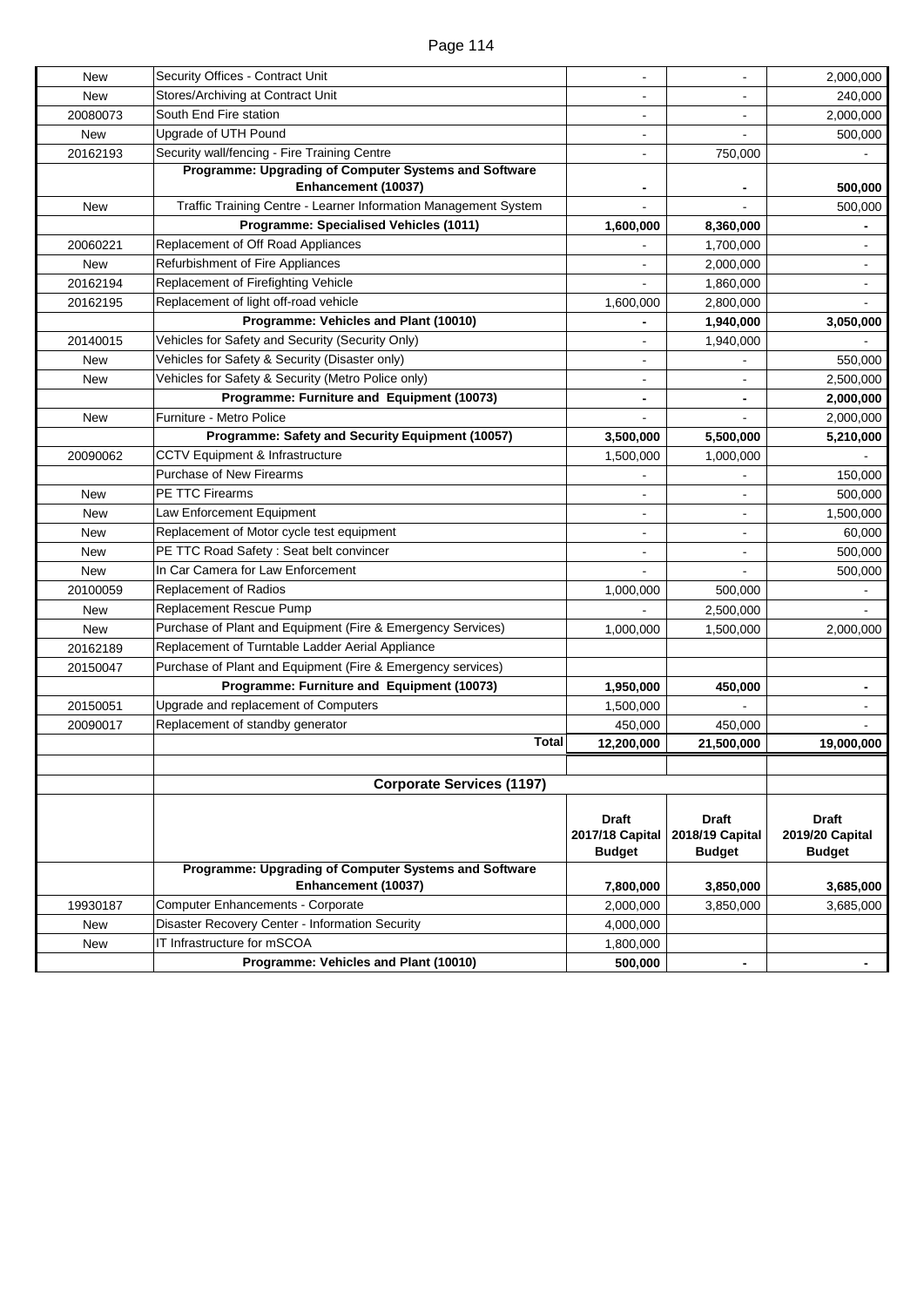| 20162152                 | Vehicles - Corporate Services                                                                    | 500,000                                    |                                 |                                 |
|--------------------------|--------------------------------------------------------------------------------------------------|--------------------------------------------|---------------------------------|---------------------------------|
|                          | Programme: Rehabilitation and Upgrading of Halls and Buildings                                   |                                            |                                 |                                 |
|                          | (10038)                                                                                          | 6,710,000                                  | 13,300,000                      | 12,400,000                      |
| 20030221                 | Office accommodation (Ward Councillors)                                                          |                                            | 2,000,000                       | 2,000,000                       |
| New                      | Office accommodation (Ward Councillors) - Matthew Goniwe                                         | 180,000                                    |                                 |                                 |
| <b>New</b>               | Office accommodation (Ward Councillors) - Joe Slovo                                              | 180,000                                    |                                 |                                 |
| <b>New</b>               | Office accommodation (Ward Councillors) - Jarman Hall                                            | 350,000                                    |                                 |                                 |
| 20043125                 | <b>Upgrade of Community Halls</b><br>Rehabilitation & Upgrading of Babs Madlakane Community Hall |                                            | 1,000,000                       | 1,500,000                       |
| <b>New</b>               | Upgrading of Nangoza Jebe Community Hall                                                         | 500,000                                    |                                 |                                 |
| <b>New</b><br><b>New</b> | Upgrading of Gelvandale Community Hall                                                           |                                            | 1,000,000<br>400,000            |                                 |
| 20050222                 | Office Renovation                                                                                | $\overline{\phantom{0}}$<br>$\blacksquare$ | 3,000,000                       | 2,000,000                       |
|                          |                                                                                                  |                                            |                                 |                                 |
| New                      | Lillian Diedericks Office Renovation - Personnel files and archives offices                      | 1,770,000                                  |                                 |                                 |
| New                      | <b>Harrower Road Office Renovations</b>                                                          | 300,000                                    |                                 |                                 |
| New                      | Kwanobuhle Administration Building                                                               | 500,000                                    |                                 |                                 |
| New                      | Uitenhage Town Hall - Upgrade of the foyer, passages leading to the<br>Mayor's Parlour           | 180,000                                    |                                 |                                 |
|                          | Despatch Town Hall - Upgrade of the Council Chamber, coucus room &                               |                                            |                                 |                                 |
| New                      | common areas                                                                                     | 150,000                                    |                                 |                                 |
| 20060065                 | Air Conditioning of Buildings                                                                    | 1,000,000                                  | 1,000,000                       | 1,000,000                       |
| 20060149                 | Lillian Diedericks Building and Rehabilitation                                                   | 500,000                                    | 1,500,000                       | 1,000,000                       |
| 20070196                 | Mfanasekhaya Gqobose Building                                                                    | 500,000                                    | 500,000                         | 1,500,000                       |
| 20080041                 | Rehabilition of Noninzi Luzipho Building                                                         |                                            |                                 |                                 |
| 20100077                 | KwaNobuhle Municipal Aerodrome                                                                   |                                            |                                 |                                 |
| 20120076                 | <b>Woolboard Conference Centre</b>                                                               |                                            | 400,000                         | 400,000                         |
| 20120078                 | <b>Upgrade of Municipal Depots</b><br>Algoa House Upgrade                                        |                                            | 1,500,000                       | 2,000,000                       |
| 20130067                 | Total                                                                                            | 600,000<br>15,010,000                      | 1,000,000<br>17,150,000         | 1,000,000<br>16,085,000         |
|                          |                                                                                                  |                                            |                                 |                                 |
|                          | <b>Budget &amp; Treasury (1198)</b>                                                              |                                            |                                 |                                 |
|                          |                                                                                                  |                                            |                                 |                                 |
|                          |                                                                                                  |                                            |                                 |                                 |
|                          |                                                                                                  | <b>Draft</b><br>2017/18 Capital            | <b>Draft</b><br>2018/19 Capital | <b>Draft</b><br>2019/20 Capital |
|                          |                                                                                                  | <b>Budget</b><br>19,000,000                | <b>Budget</b>                   | <b>Budget</b>                   |
| 20140011                 | Programme: Management Systems (10024)<br>System Enhancements - Various                           | 19,000,000                                 |                                 |                                 |
|                          | Programme: Rehabilitation and Upgrading of Halls and Buildings                                   |                                            |                                 |                                 |
|                          | (10038)                                                                                          | 5,924,580                                  | 5,242,500                       | 18,619,553                      |
| 20050219                 | Upgrade and Furnishing Customer Care Centres                                                     | 3,500,000                                  | 1,000,000                       | 1,000,000                       |
| 20060254                 | <b>ETB Office Renovations</b>                                                                    |                                            |                                 |                                 |
| New                      | <b>SCM Building Additions and Upgrades</b>                                                       | 2,424,580                                  | 4,242,500                       | 17,619,553                      |
|                          | Programme: Furniture and Equipment (10073)                                                       | 2,150,000                                  | 1,000,000                       | 1,200,000                       |
| 20120040                 | <b>Creditors Filing Equipment</b>                                                                | 1,500,000                                  |                                 |                                 |
| 20120079                 | Replacement Handheld Devices - Meter Reading                                                     | 300,000                                    | 500,000                         | 600,000                         |
| 20120080                 | Replacement of Vending POS Equipment                                                             | 350,000                                    | 500,000                         | 600,000                         |
|                          | <b>Total</b>                                                                                     | 27,074,580                                 | 6,242,500                       | 19,819,553                      |
|                          |                                                                                                  |                                            |                                 |                                 |
|                          |                                                                                                  |                                            |                                 |                                 |
|                          | <b>Chief Operating Officer (1656)</b>                                                            |                                            |                                 |                                 |
|                          |                                                                                                  | <b>Draft</b><br>2017/18 Capital            | <b>Draft</b><br>2018/19 Capital | <b>Draft</b><br>2019/20 Capital |
|                          |                                                                                                  | <b>Budget</b>                              | <b>Budget</b>                   | <b>Budget</b>                   |
|                          | Programme: Upgrading of Computer Systems and Software<br>Enhancement (10037)                     |                                            | $\blacksquare$                  |                                 |
|                          | Corporate GIS Application                                                                        |                                            |                                 |                                 |
| 20080063                 |                                                                                                  |                                            |                                 |                                 |
|                          | <b>Programme: Integrated City Development</b>                                                    | 6,410,526                                  | 15,331,579                      | 16,191,228                      |
| 20162353                 | Integrated City Development Programmes                                                           | 6,410,526                                  | 15,331,579                      | 16,191,228                      |
|                          |                                                                                                  |                                            |                                 |                                 |
|                          | <b>Total</b>                                                                                     | 6,410,526                                  | 15,331,579                      | 16,191,228                      |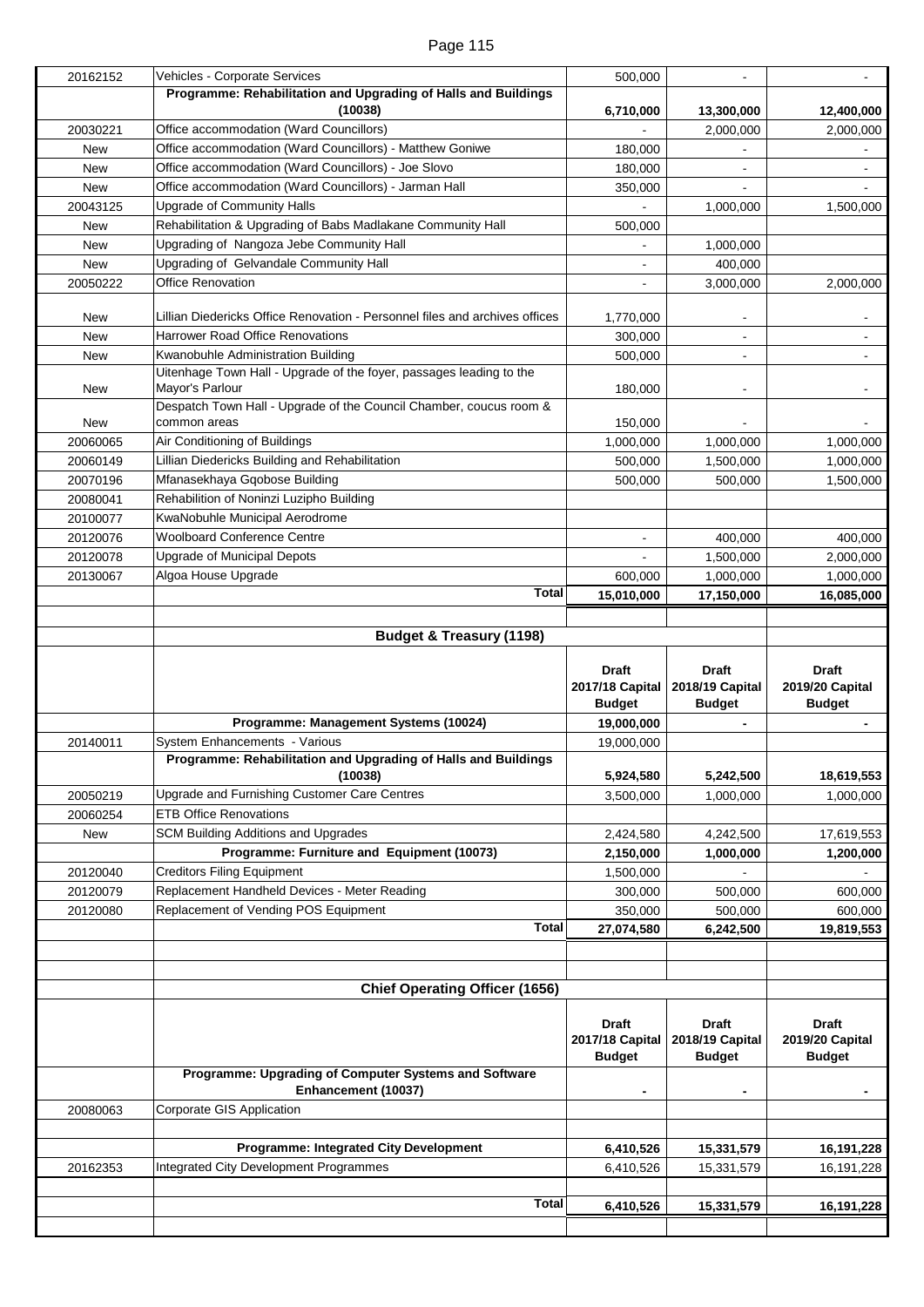| Special Projects and Programmes (1666) |                                                                           |                               |                                                                    |                                                         |
|----------------------------------------|---------------------------------------------------------------------------|-------------------------------|--------------------------------------------------------------------|---------------------------------------------------------|
|                                        |                                                                           | <b>Draft</b><br><b>Budget</b> | <b>Draft</b><br>2017/18 Capital   2018/19 Capital<br><b>Budget</b> | <b>Draft</b><br><b>2019/20 Capital</b><br><b>Budget</b> |
|                                        | Programme: Rehabilitation and Upgrading of Halls and Buildings<br>(10038) | -                             |                                                                    |                                                         |
| 20090018                               | Motherwell Traffic and Licensing Centre                                   |                               | -                                                                  |                                                         |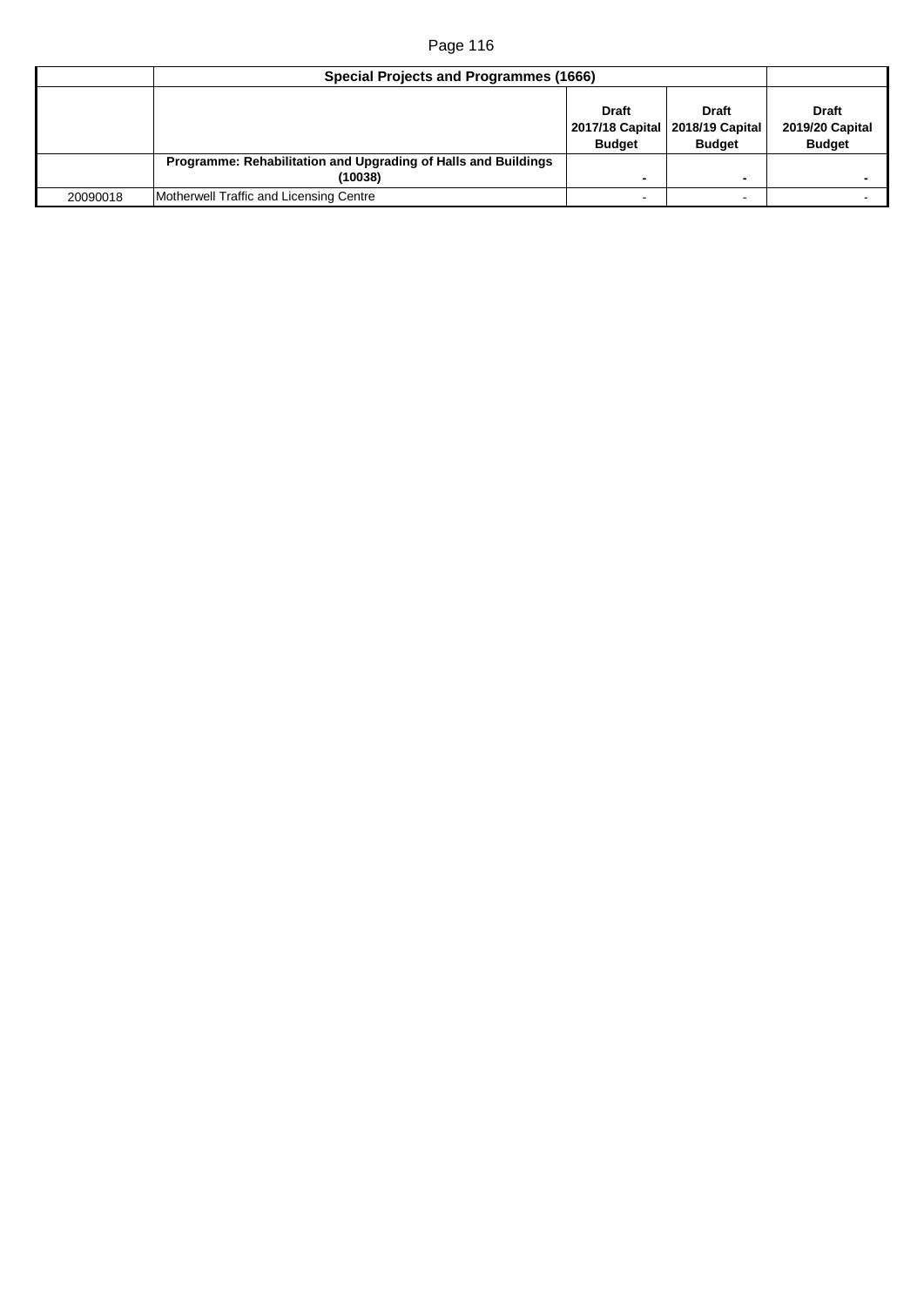|          | Programme: Upgrade/New Libraries                          |  |  |
|----------|-----------------------------------------------------------|--|--|
| 20090015 | Upgrading Helenvale Resource Centre - Multipurpose Centre |  |  |
|          | <b>Total</b>                                              |  |  |
|          |                                                           |  |  |